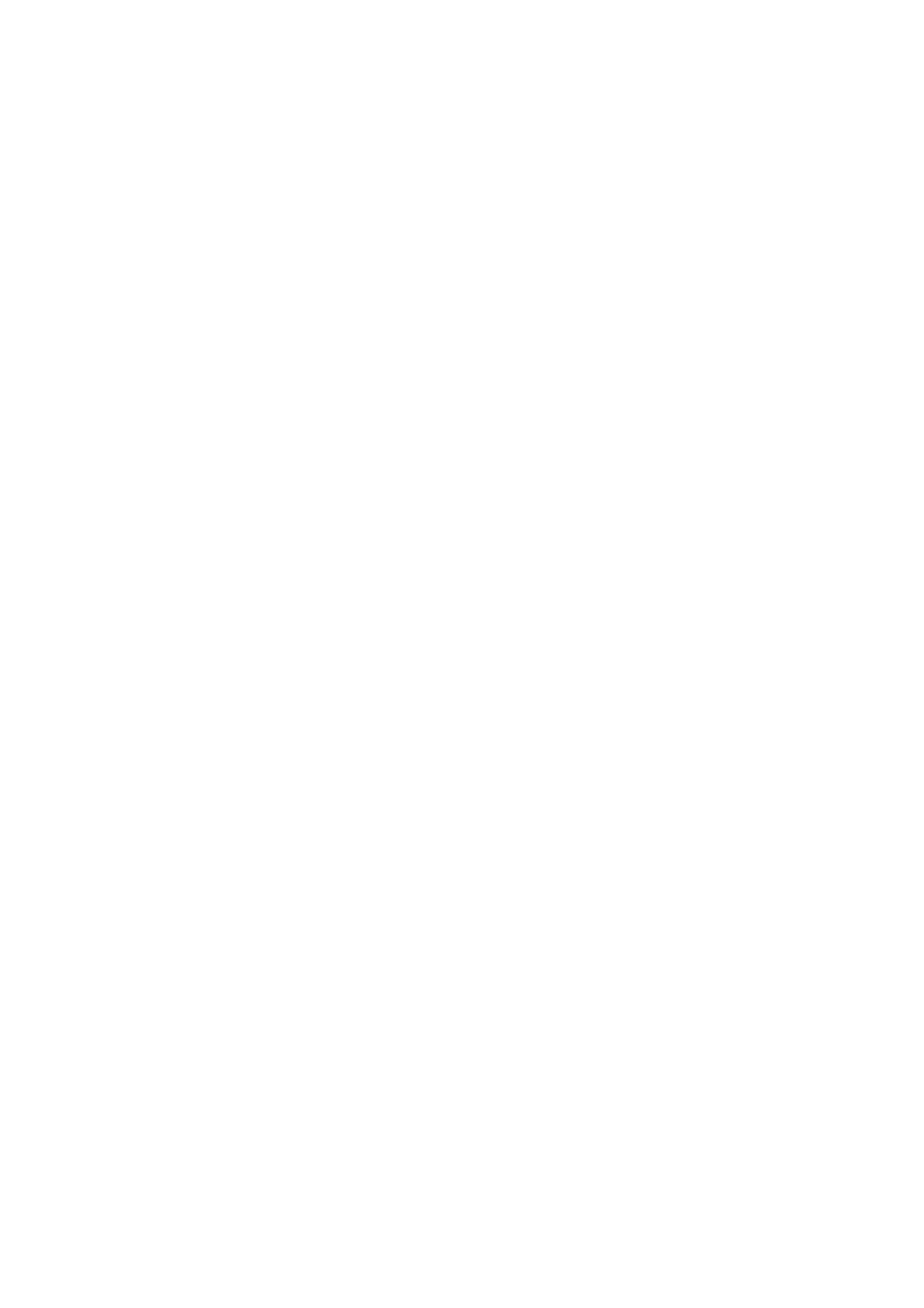# **Contents**

| Summary                             | $\overline{2}$          |
|-------------------------------------|-------------------------|
| 1. Introduction                     | $\overline{\mathbf{4}}$ |
| 2. The SDT concept and its elements | 5                       |
| 3. SDT provisions in TRIPS          | 6                       |
| 3.1 Description                     | 6                       |
| 3.2 Does one size fit all in TRIPS? | 7                       |
| 3.2.1 Patents                       | 7                       |
| 3.2.2 Copyright                     | 10                      |
| 3.2.3 Trademarks                    | 10                      |
| 4. Bargains and SDT implementation  | 11                      |
| 4.1 The bargain                     | 11                      |
| 4.2 Implementation                  | 11                      |
| 5. SDT options                      | 12                      |
| 5.1 Transition periods              | 12                      |

| 5.2 Technical assistance and capacity building | 14 |
|------------------------------------------------|----|
| 5.3 Technology transfer                        | 15 |
| 5.4 Flexibility                                | 16 |
| <b>6. Beyond SDT: rebalancing TRIPS</b>        | 17 |
| 6.1 Traditional knowledge                      | 17 |
| 6.2 Geographical indications                   | 19 |
| <b>7. Conclusions and recommendations</b>      | 20 |
| <b>Acronyms</b>                                | 22 |
| <b>References</b>                              | 22 |
| <b>Boxes:</b>                                  |    |
| 1. Doha Declaration (excerpts)                 | 7  |
| 2. Doha Declaration on the                     |    |
| TRIPS Agreement and Public Health              | 9  |
| 3. Implementation of Article 66.2 of the       |    |
| <b>TRIPS</b> Agreement                         | 15 |

#### **About these papers**

In these issues papers, individual authors are invited to examine a subject of importance in the developing international intellectual property regime and highlight the key issues they see arising. The topics have been chosen following consultations with negotiators from developing countries and respond to their concerns. Our aim is to contribute to a greater understanding of the impact of changes in this area upon people's lives and better inform debate and negotiations.

#### **About the author**

Constantine Michalopoulos is an independent consultant. He retired in 2001 as Senior Economic Advisor at the World Bank and has also served as Special Economic Advisor to the WTO, as Chief Economist of USAID and as professor of economics in various universities. Since 2001, he has been a consultant, among others, to FAO, UK DFID, UNCTAD, SIDA and the World Bank. He is the author of Developing Countries in the WTO, Palgrave, 2001.

The opinions given herein belong solely to the author and do not involve any of the organisations mentioned in this work.

#### **Acknowledgements**

The author would like to thank Fred Abbott, Carlos Correa, Graham Dutfield, Carsten Fink, Jonathan Hepburn, Paul Mably, Ruth Mayne, Tasmin Rajotte, Geoff Tansey, and the participants at a review seminar at Quaker House, Geneva, for their comments.

Copies of this paper, and others arising from QUNO's TRIPS programme, are available on the web at:

www.geneva.quno.info, or

www.qiap.ca

#### **Paper copies may be requested from either:**

Quaker UN Office, Avenue du Mervelet 13, 1209 Geneva, Switzerland, email: quno@quno.ch or

Quaker International Affairs Programme, 97 Powell Ave, Ottawa, Ont. K1S 2A2, Canada, email: qiap@quaker.ca

**Series editor**: Geoff Tansey

**Design**: Mike Barrett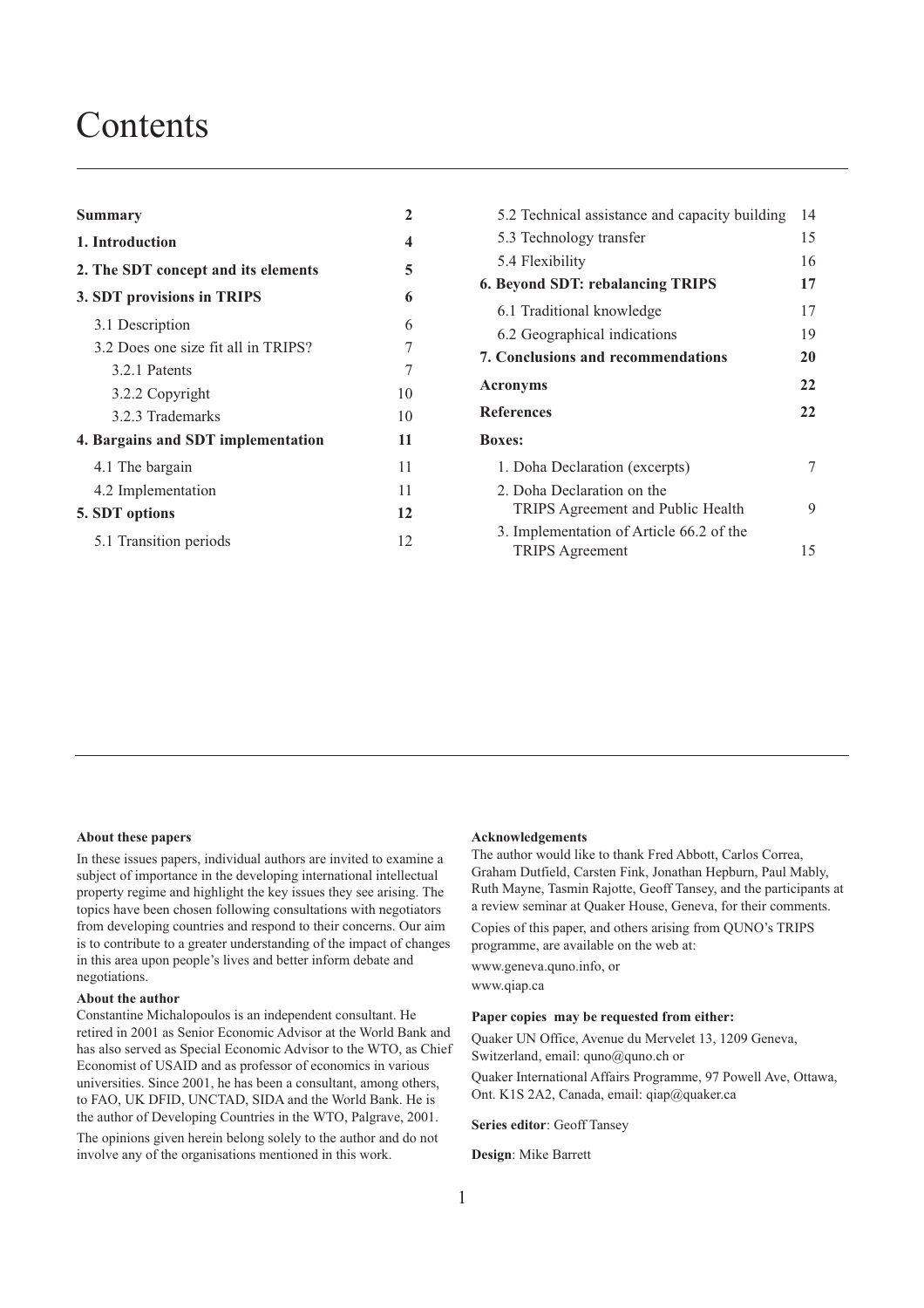# <span id="page-3-0"></span>Summary

Differential and more favourable treatment of developing countries has been a fundamental principle of the General Agreement on Tarrifs and Trade (GATT) and the World Trade Organisation (WTO). Because developing countries are disadvantaged in international trade, the international community has agreed that these countries should be subject to somewhat different rules and disciplines in international trade than those that apply to developed countries; and that the latter will implement their obligations under the GATT and WTO in ways that would be favourable to development.

This paper analyses the special and differential treatment (SDT) provisions in the Trade-Related Aspects of Intellectual Property Rights (TRIPS) Agreement and assesses their implementation in support of development. Given the variety of circumstances facing developing countries and the evidence that different levels of Intellectual Property Rights (IPRs) protection are suitable for different stages of development, the TRIPS Agreement should have contained substantial SDT provisions. In fact this is not the case. Unlike most WTO agreements, it contains no significant differences in the rules for developing countries or least developed countries (LDCs) and developed countries. It is a clear case of 'one size fits all' regarding the minimum rules for IPRs protection, for example in patents, trademarks and copyright, except that the timing of implementation of the rules differs, through the provision of longer transition periods for developing countries and LDCs. In addition there are two, non legally binding provisions, involving commitments by developed countries to promote technology transfers and technical and financial assistance to developing countries. There are also some aspects of the agreement which provide flexibility in its implementation at the national level by different countries.

The lack of substantial SDT poses serious problems for developing countries in many areas but especially in the patent system where the balance of costs and benefits of IPRs is likely to differ markedly in diverse circumstances and at different stages of development. Moreover, the transition periods for implementation were chosen without any serious analysis of the time and resources required for establishing the necessary institutional capacity. These periods have either expired or are about to expire. What remains are the exceptions granted to the LDCs which are expected to fulfil the requirements for TRIPS by 2006. At the Doha Ministerial in 2001, under the 'Declaration on TRIPS and Public Health', LDCs were given a further extension to 2016 to implement certain aspects of the Agreement.

On the implementation of the TRIPS Agreement itself, developing countries have felt that developed countries have failed to live up even to their limited commitments by not taking concrete steps to provide technology transfers and by failing to provide adequate technical assistance as called for by the Agreement. Developing countries have also felt that the Agreement fails to address a number of IPRs issues of importance to development, such as protection of traditional knowledge.

The most powerful way in which SDT should be offered to the developing countries in the TRIPS Agreement, is to change some of the fundamental principles on which the Agreement is based by modifying the one size fits all minimum requirements with the most deleterious effects on development. This means amending the TRIPS Agreement so that developing countries, or at least a subset of them consisting of LDCs and other low income/small economies, do not have to introduce product patents in particular sectors of their choice and, where they do extend patents, they can do so for periods they determine themselves.

However, the Doha negotiating mandate contains only general language to strengthen SDT and, regarding TRIPS, focuses only on issues concerning health, geographical indications and the issue of compatibility of TRIPS and the United Nations Convention on Biological Diversity (CBD). Thus, there are serious limitations on what may be done to make TRIPS more development friendly in the present WTO negotiations. The main recommendations are as follows:

- 1. If it is not feasible to change the fundamental rules on patents, the transition period for LDCs should be extended to 2016, and the extension should be provided for all sectors and all aspects of the Agreement, not only pharmaceuticals.
- 2. The problems faced by other small and low income countries in implementing TRIPS are similar to those faced by LDCs. An effort should be made to include these countries in the extension to 2016 provided to the LDCs.
- 3. Even beyond 2016, it is doubtful that LDCs and other low income countries should adopt the full range of TRIPS disciplines. The question of what would be the most opportune occasion to seek an overall waiver to some of the most detrimental aspects of the agreement should be a topic for discussion and further analysis by the countries concerned.
- 4. It is important that the agreement reached on means to operationalise the exception on the imports of low cost drugs by developing countries finally reached in August 2003 is shown to be an effective solution through its rapid use by those countries in need, and, if not, that more effective measures with less constraints be introduced.
- 5. The TRIPS Council decision to monitor the incentives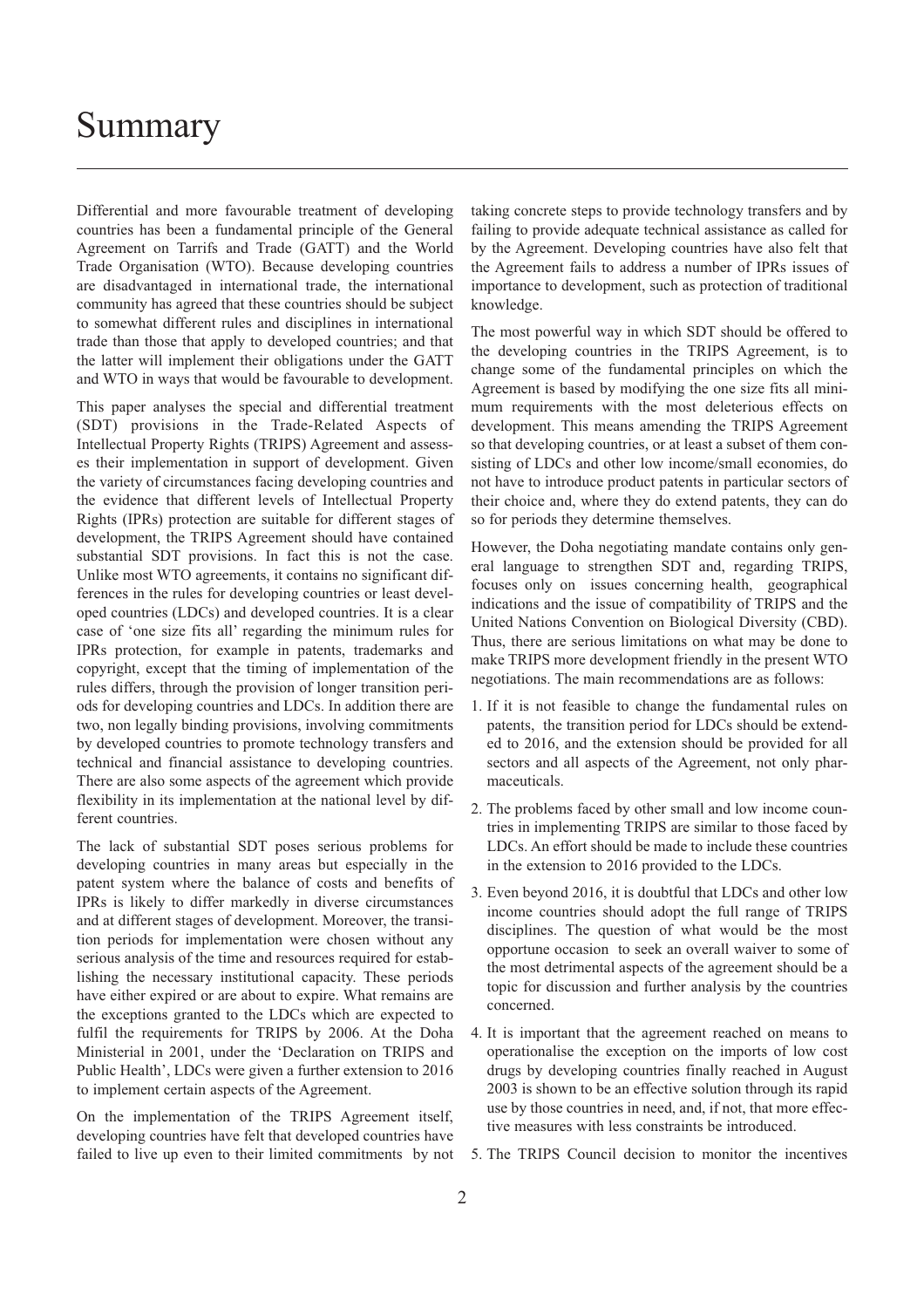provided by developed countries for technology transfer to LDCs could be strengthened by extending it to other low income countries and by seeking to develop a mechanism for evaluation of the effectiveness of these efforts.

- 6. Assistance for the implementation of the TRIPS Agreement should be placed in the context of overall development priorities—which is currently being done in the context of the Poverty Reduction Strategy Papers being prepared by low income developing countries. Since it is likely that the priority given to TRIPS is going to vary in each country, it is inappropriate to force LDCs and other low income countries to a fixed deadline, 2006, 2016 or whatever date by which to adhere to all aspects of TRIPS. In providing assistance, care needs to be taken to ensure that it is not supply driven and that donors reflect developing country perspectives and attitudes rather than their own.
- 7. In order to operationalise the developed country commitment to technology transfer, developed countries should establish specific financial targets which could be met through various actions by individual donors. But the likelihood for such a commitment would be much greater, if the recipients of the transfer were limited to the

LDCs and other low income countries/ small economies who are the countries most in need and who are the regular recipients of development asssitance.

- 8. The TRIPS Agreement should be rebalanced by the introduction of more effective protection for traditional knowledge. This could be done in the context of the discussion of the compatibility of TRIPS with the CBD which contains provisions regarding the protection of traditional knowledge and remuneration for its use. Strengthening geographical indicators, on the other hand, is not something which would unambiguously benefit developing countries.
- 9. Developing countries need to continue their efforts to maintain and increase the flexibility they have in implementing TRIPS, and avoid reducing it through limitations introduced in bilateral and regional free trade arrangements they conclude with developed country partners.
- 10. Developing countries need to take domestic measures to both protect IPRs important to their development, such as those that derive from traditional knowledge, as well as to take other steps that would mitigate the adverse effects of TRIPS, for example, including legislation that strengthens competition.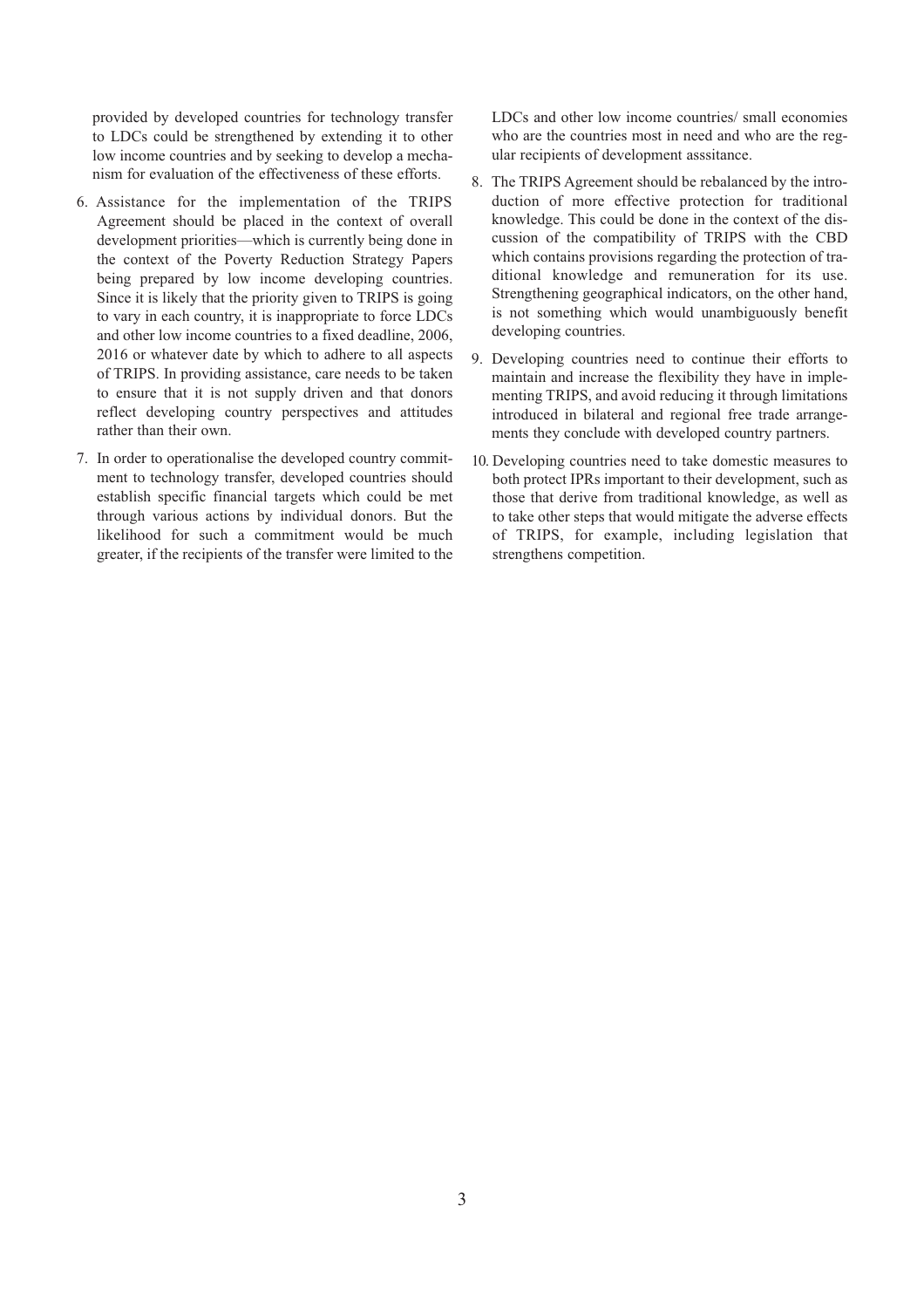# <span id="page-5-0"></span>1. Introduction

Differential and more favourable treatment of developing countries has been a fundamental principle of the General Agreement on Tariffs and Trade (GATT) and the World Trade Organisation (WTO). It is based on the premise that developing countries are inherently disadvantaged in their participation in international trade. For this reason the international community has agreed that, in principle, developing countries should be subject to somewhat different rules and disciplines in international trade than those that apply to developed countries; and that the latter will implement their obligations under the GATT and WTO in ways that would be favourable to development<sup>1</sup>. Consistent with this principle of 'special and differential treatment' (SDT), the WTO agreements that ended the Uruguay Round (UR) contain numerous provisions in favour of developing countries. How to ensure that these provisions are implemented effectively, is a matter of continued controversy in the context of the current Doha Round of WTO multilateral negotiations.

Before the Trade-Related Aspects of Intellectual Property Rights (TRIPS) Agreement was invented by the developed countries during the UR, developing countries had applied very different rules to protect intellectual property rights (IPRs) in their national jurisdictions. By and large, there was less protection of IPRs than in developed countries, for various reasons, including the difficulty of enforcement as well as the belief that strong IPRs protection compromised the diffusion of technology essential for development<sup>2</sup>. In light of these very large differences in the rules affecting IPRs, one may have expected to find extensive SDT provisions in the TRIPS Agreement. Paradoxically, while the Agreement contains a certain amount of in-built flexibility, there are very few provisions calling for SDT of developing countries.

The TRIPS Agreement has come under extensive criticism because of its potentially adverse effect on development:

• it is likely to result in massive resource flows from developing to developed countries based on the increased monopoly rents that developed country multinationals will be able to extract from the increased IPRs protection in developing countries that TRIPS mandates<sup>3</sup>;

• it could reduce access to and increase costs of medicines essential for combating AIDS and other epidemics in developing countries<sup>4</sup>;

• its implementation requires heavy investment in institutional capacity development that poor countries can ill afford<sup>5</sup>; and,

• it does not contain protection of traditional knowledge, which is an important resource in many poor developing countries<sup>6</sup>.

Moreover, the benefits that could potentially accrue to developing countries are diffuse and uncertain<sup>7</sup>.

This paper is not intended to address all the complex and difficult issues raised by the TRIPS Agreement for developing countries nor assess the potential impact of its various provisions on development. The paper's objective is to focus only on the SDT aspects of the Agreement. After a brief overview of SDT and its implementation following the UR, the paper analyses the existing SDT provisions in the TRIPS Agreement and assesses their implementation in support of development. Subsequent sections explore alternatives which would strengthen the SDT provisions in the Agreement, as well as ways to 'rebalance' the Agreement so that it reflects better developing country interests. The analysis of TRIPS and, more generally, protection of IPRs at the international level raises a variety of issues from the economic, legal and ethical perspective, while the actual negotiation of agreements is subject to a variety of political considerations. This paper is written primarily from an economic perspective. While it contains recommendations regarding modifications in the provisions of TRIPS, which is a legal document, it does not attempt to formulate precise proposals regarding the legal nature of the changes, i.e. whether they involve formal amendments, interpretations or other means of putting into effect the recommendations made.

see Michalopoulos, 2001, ch 3 2 Some developing countries had on paper strong IPRs protection, inherited from their colonial past, but limited enforcement capacity 3 Maskus, 2000

#### 4 Abbott, 2001

5 IPRs Commission, 2002 and World Bank, 2002 6 Adede, 2001 7 Duran and Michalopoulos, 1999

<sup>1</sup> The principle was formally introduced in the GATT under the "Enabling Resolution" in 1979, but specific provisions addressing developing country problems had been introduced in the GATT much earlier. For a detailed discussion of the rationale and evolution of the SDT concept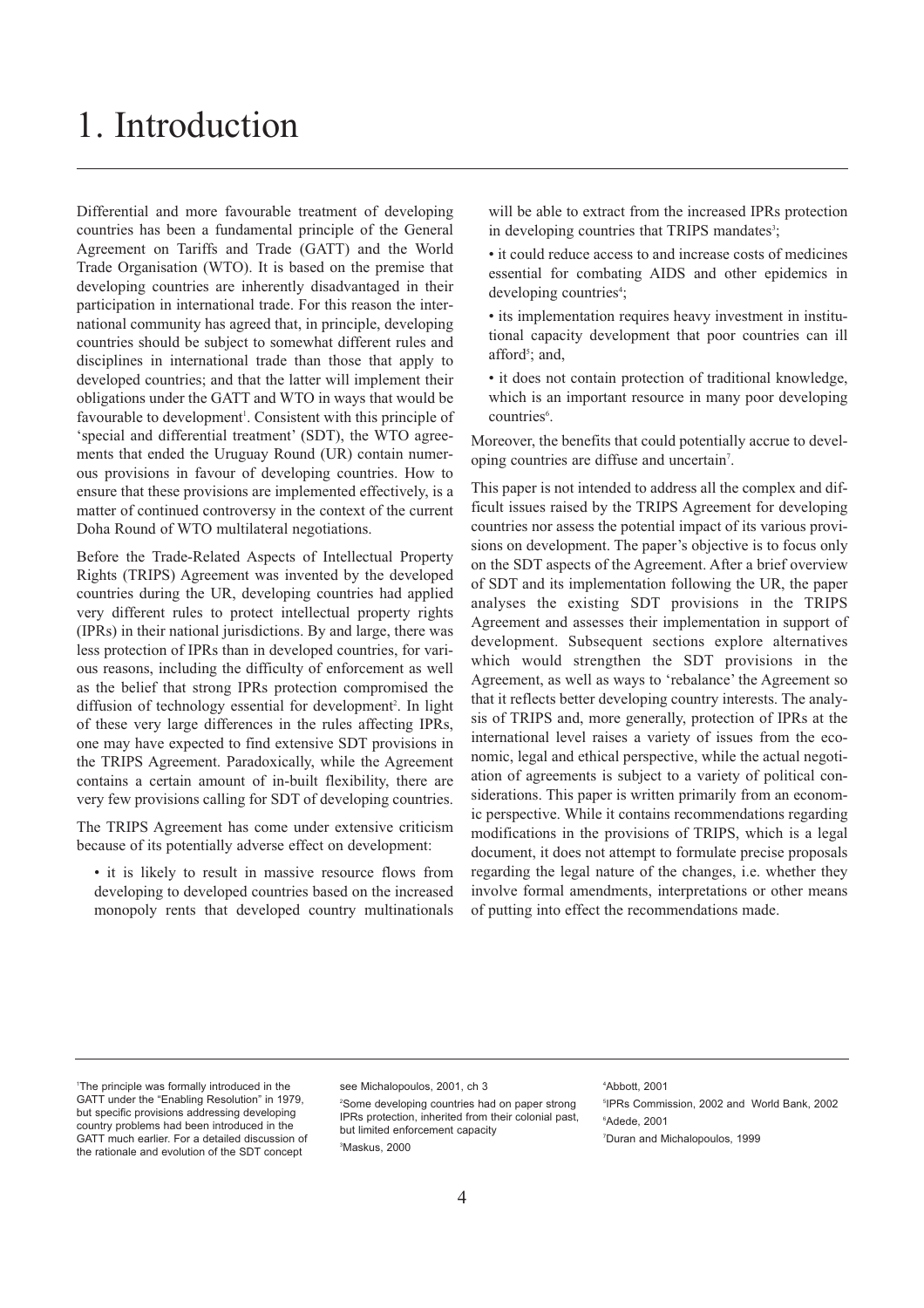<span id="page-6-0"></span>The legal texts of the agreements embodied in the WTO contain a very large number of provisions regarding differential and more favourable treatment of developing and least developed countries (LDCs). Thus, while a lot has been made of the increasing participation of developing countries in the UR agreements on the same basis as other members, the UR agreements contain many SDT provisions<sup>8</sup>.

There are several conceptual premises underlying the provision of SDT as it has evolved and as reflected in the UR agreements. The fundamental one is that for a variety of reasons, e.g. because of weaknesses in their institutions or asymmetries in economic power, developing countries are intrinsically disadvantaged in their participation in international trade. Therefore, any multilateral agreement involving them and developed countries must take into account these weaknesses when specifying their rights and responsibilities. A related premise has been that the trade policies and rules that would maximise sustainable development in developing countries are different from those in developed economies and hence that certain disciplines applying to the latter should not apply to the former. The final premise is that it is in the interest of developed countries to assist developing countries in their fuller integration and participation in the international trading system<sup>9</sup>.

Based on these premises, the SDT provisions introduced into the WTO agreements fall in two broad categories:

- 1. positive actions by developed country members;
- 2. exceptions to the overall rules contained in the agreements that apply to developing countries and, sometimes, additional exceptions for the LDCs.

There are three kinds of actions that developed countries have agreed to take to support developing countries participation in international trade:

- 1. provide preferential access to their markets;
- 2. provide technical and other assistance which would permit them to meet their WTO obligations and otherwise enhance the benefits developing countries derive from international trade;
- 3. implement the overall agreements in ways which are beneficial or least damaging to the interests of developing and least developed countries .

There are two fundamental ways in which developing and LDCs have accepted differential obligations under the UR agreements:

- 1. they enjoy freedom to undertake policies which limit access to their markets or provide support to domestic producers or exporters in ways which are not allowed to other members—all of which can be viewed as exemptions from WTO disciplines to take into account particular developing country circumstances;
- 2. they are provided with more time to meet obligations or commitments under the agreements.

In some cases, more favourable treatment involves a combination of both the above.

It is beyond the scope of this paper to analyse the conceptual basis or evaluate the overall effectiveness of these SDT provisions in promoting development<sup>10</sup>. Suffice it to say that overall assessments of the implementation of SDT in the UR have raised a number of general concerns, which are important to keep in mind as we examine the SDT provisions contained in the TRIPS Agreement.

- Many of the developed country SDT commitments are in the nature of 'best efforts' and hence are not legally enforceable under the WTO;
- Developed countries have been unwilling to make meaningful binding commitments on SDT that cover all developing countries, because the latter category is determined by countries themselves in the WTO and may include many countries which do not need it; they have been more willing to make more meaningful SDT commitments to LDCs, in part because the category includes countries which account for a small fraction of international trade and hence pose very limited threat to developed country commercial interests;
- Implementation of the commitments developing countries have assumed under the UR requires the allocation of significant resources in capacity building in areas which may not be of high priority for their long-term development;
- The transition periods established for meeting developing country obligations have been too short to implement the major institutional strengthening needed to meet the UR commitments.

8 For a detailed listing see WTO, 2000 9 This section is based on Michalopoulos 2001, ch 3; see also Stevens, 2003 10For a detailed discussion and assessment see

Youssef, 1999, Michalopoulos, 2001, Stevens, 2003; see also Hoekman et al, 2003; and Corrales-Leal, 2003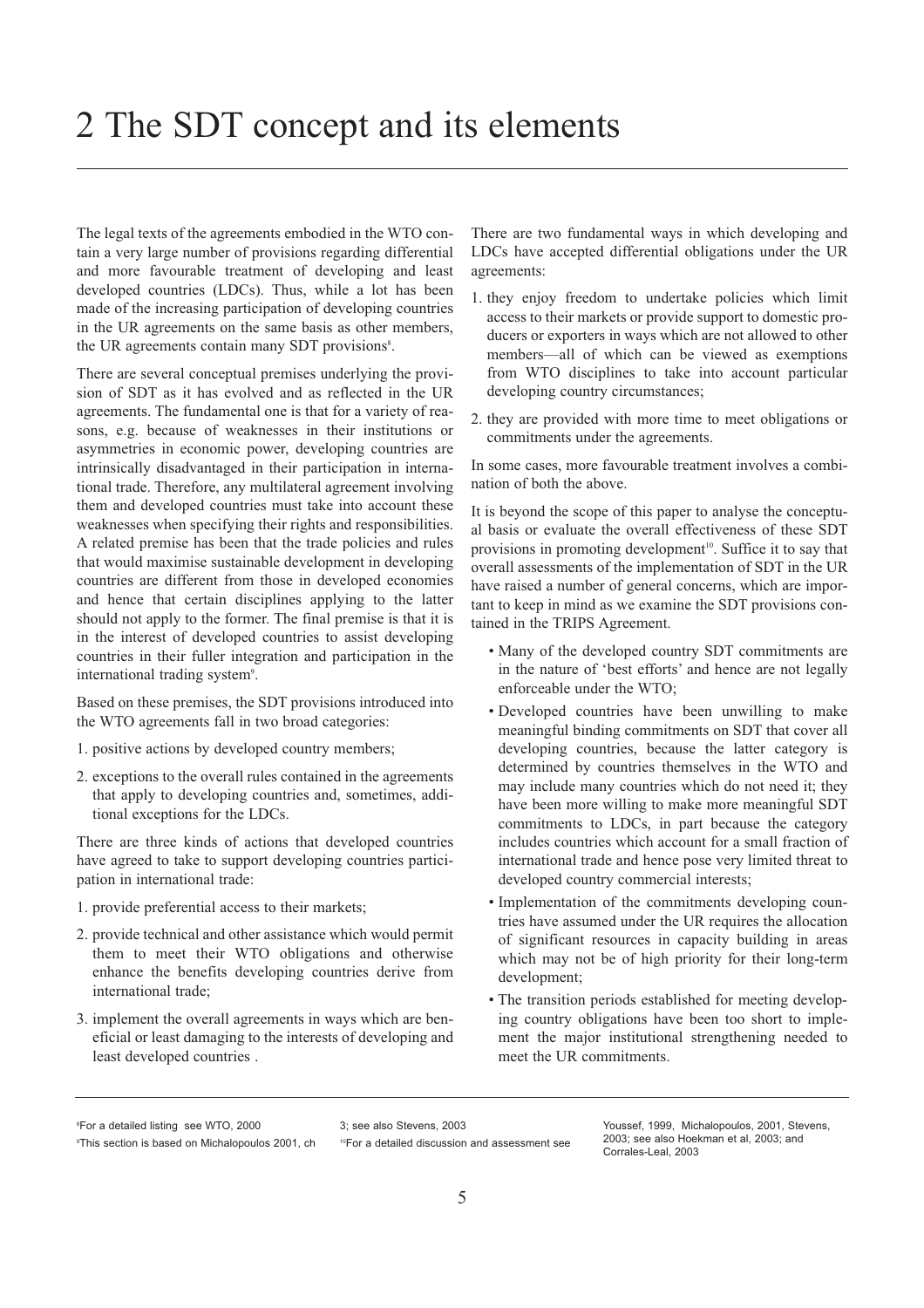<span id="page-7-0"></span>Discussions on the implementation of the UR agreements and SDT have been mandated under the Doha Round (Box 1). Indeed, it was agreed that, because of concerns by developing countries that there were serious problems of implementation of the SDT provisions under the UR, agreement on more effective SDT implementation was supposed to have been reached early on in the negotiations. In 2002, several deadlines on SDT passed without an agreement being reached on the many proposals put forth by developing countries. Finally, in May 2003 the Chairman of the WTO General Council devised an approach for dealing with the Agreement's specific proposals, while assuring developing countries that all their proposals would be considered by the WTO membership. The approach involves dividing the 88 proposals into three groups:

(a) 38 proposals on which there is likelihood of reaching agreement;

- (b) another 38 proposals which have been made in areas that are currently under negotiations as part of the Doha Development Agenda, or being considered in other WTO bodies, and which are likely to get a better response within the framework of the negotiations or at the technical level; and,
- (c) 12 proposals on which there are wide divergences of views among WTO members<sup>11</sup>.

The Chairman with the help of a small group of Ambassadors then started consultations on the proposals in groups (a) and (c) in order to move the process forward. A number of developing country proposals for SDT in TRIPS are included in groups (a) and (b) and are discussed below. There are none in group (c), i.e. those proposals on which there is wide disagreement among WTO members.

# 3. SDT provisions in TRIPS

### *3.1 Description*

As noted in the introduction, there are relatively few SDT provisions in the original TRIPS Agreement. In particular, the basic rules in TRIPS about, for example, the minimum length of time for patents, exceptions to patents or other forms of IPRs are the same for developing and developed countries alike. The main SDT provisions are as follows<sup>12</sup>:

• **Transitional time periods** have been established for developing countries in general in the implementation of most aspects of the Agreement (Articles 65.2 and 65.4) and even longer transition periods for the implementation of the Agreement in LDCs: developing countries had been given four extra years and LDCs an additional six years from entry into force of the TRIPS Agreement to begin applying its provisions<sup>13</sup>. Moreover, an additional five years were given to countries that have had to introduce product patent protection in areas of technology that were less protected at the time of general application of the Agreement; but all members agreed to accept patent applications and exclusive marketing rights for pharmaceutical and agricultural chemical products as from the date the Agreement entered into force (Article 70). These extended time periods only applied to the countries which joined the WTO at the start as they were negotiated under the UR package and do not apply to developing and LDCs acceding subsequently (e.g. China, Cambodia and Nepal).

• **Technical and financial assistance** to facilitate implementation of the Agreement should be provided by developed countries to all developing countries and LDCs on mutually agreed terms and conditions (Article 67);

• **Technology transfer** should be encouraged to LDCs (not to all the developing countries) through developed country provision of incentives to enterprises and institutions in their territories for this purpose (Article 66.2).

The Agreement is remarkable in that, unlike most WTO agreements, it contains no differences in the rules as between developing or LDCs and developed countries. It is a clear case of 'one size fits all', except that the timing of implementation of the rules differs. In addition there are two, nonlegally binding provisions, involving commitments by developed countries to give technical and financial assistance to all developing countries and to provide incentives for technology transfer to the LDCs.

In assessing the adequacy of these SDT provisions it is important to ask three questions:

- 1. Is TRIPS an agreement where it can be reasonably argued that 'one size fits all' regarding the rules that ought to be applied?
- 2. How effectively have the existing SDT provisions been applied?

11WTO, 2003 c 12WTO, 1995

<sup>13</sup>Except for obligations pertaining to MFN and national treatment; the LDC dates have been

recently extended in a limited area (see below section 6)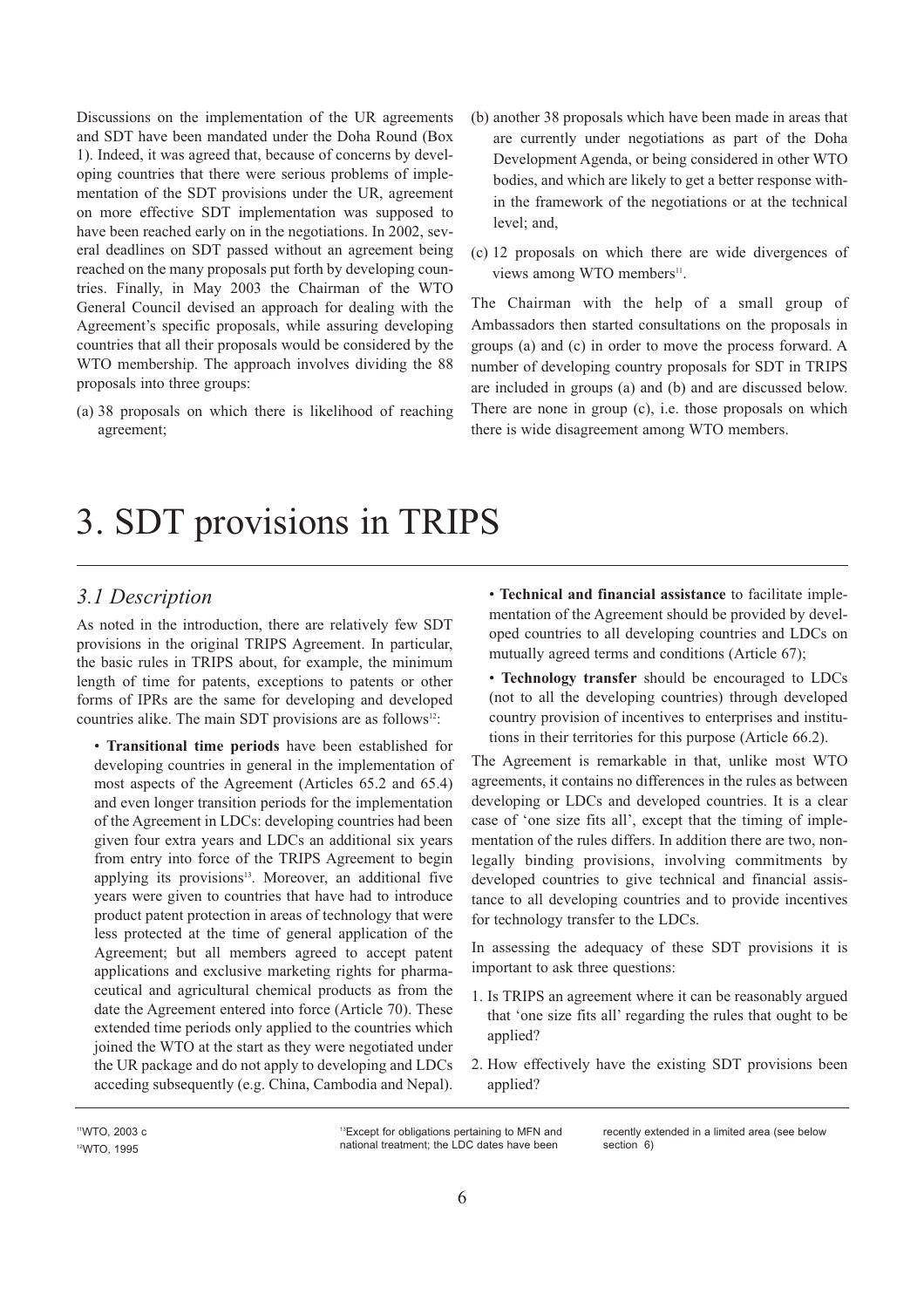#### <span id="page-8-0"></span>Box 1 Doha Declaration (excerpts)

#### **Trade-Related Intellectual Property Rights**

17. We stress the importance we attach to implementation and interpretation of the Agreement on Trade-Related Aspects of Intellectual Property Rights (TRIPS Agreement) in a manner supportive of public health, by promoting both access to existing medicines and research and development into new medicines and, in this connection, are adopting a separate declaration. 18. With a view to completing the work started in the Council for Trade-Related Aspects of Intellectual Property Rights (Council for TRIPS) on the implementation of Article 23.4, we agree to negotiate the establishment of a multilateral system of notification and registration of geographical indications for wines and spirits by the Fifth Session of the Ministerial Conference. We note that issues related to the extension of the protection of geographical indications provided for in Article 23 to products other than wines and spirits will be addressed in the Council for TRIPS pursuant to paragraph 12 of this declaration.

19. We instruct the Council for TRIPS, in pursuing its work programme including under the review of Article 27.3(b), the review of the implementation of the TRIPS Agreement under Article 71.1 and the work foreseen pursuant to paragraph 12 of this declaration, to examine, inter alia, the relationship between the TRIPS

Agreement and the Convention on Biological Diversity, the protection of traditional knowledge and folklore, and other relevant new developments raised by members pursuant to Article 71.1. In undertaking this work, the TRIPS Council shall be guided by the objectives and principles set out in Articles 7 and 8 of the TRIPS Agreement and shall take fully into account the development dimension.

#### **Special and Differential Treatment**

44. We reaffirm that provisions for special and differential treatment are an integral part of the WTO Agreements. We note the concerns expressed regarding their operation in addressing specific constraints faced by developing countries, particularly leastdeveloped countries. In that connection, we also note that some members have proposed a Framework Agreement on Special and Differential Treatment (WT/GC/W/442). We therefore agree that all special and differential treatment provisions shall be reviewed with a view to strengthening them and making them more precise, effective and operational. In this connection, we endorse the work programme on special and differential treatment set out in the Decision on Implementation-Related Issues and Concerns.

(WTO, 2001a)

3. What, if any, other SDT provisions are needed to address differences between developed and developing countries—and which countries should be the beneficiaries of such SDT?

### *3.2 Does one size fit all in TRIPS?*

In answering this question, it is necessary to address the fundamental question of whether there should be any differences in the rules about the protection of IPRs in countries at different levels of development. IPRs are not fundamental rights, such as the freedom of speech, applicable universally. They are rights which are conveyed by governments to individuals or groups for the pursuit of certain social objectives such as, the promotion of inventions and technological improvements.

#### **3.2.1 Patents**

Let us look, in the first instance, at patents. Patents are the source of serious costs to developing countries as most of the patents in developing countries are taken out by individuals or companies from developed countries. In the case of patents, societies consider the development of inventions as a worthwhile objective which they pursue through the provision of a monetary incentive (reward) in the form of the monopoly rents that result from the exclusive use of the patent for the production of a particular product. If a new product requires considerable ingenuity as well as investment in time and effort to produce, but can be copied easily, then there may be little incentive to invent, and too few inventions from the viewpoint of the public interest. Patents confer market exclusivity (and hence monopoly rents) for a period of time to permit inventors to recoup their costs and reap a profit in exchange for making the new product and the knowledge embodied in it available to consumers. The length of the patent (how many years the inventor has the exclusive rights) determines in part the size of the reward.

But there is no reason to believe that all societies value inventions the same. Hence, there is no *a priori* reason why the reward or the length of time during which the inventor has exclusive rights should be the same.

Also, the patent system may provide an incentive, but in many developing countries there may be very limited local capacity to exploit it. 'Even when technologies are developed, firms in developing countries can seldom bear the costs of acquisition and maintenance of rights and above all, of litigation if disputes arise'14. Thus, the rewards are obtained primarily by multinationals that take out the patents, whereas the costs, in the form of higher prices due to the market exclusivity, are born by the developing country consumer. How costly patent protection is will also depend on market structure as well government policy to promote competition. Quite clearly the net benefit from protection of intellectual property will be uncertain, and is likely to vary from country to country and from sector to sector, depending on each country's value of invention and capacity to take advantage of the patent system, a country's capacity to implement competition policies and so forth.

<sup>&</sup>lt;sup>14</sup>IPRs Commission, 2002, p. 15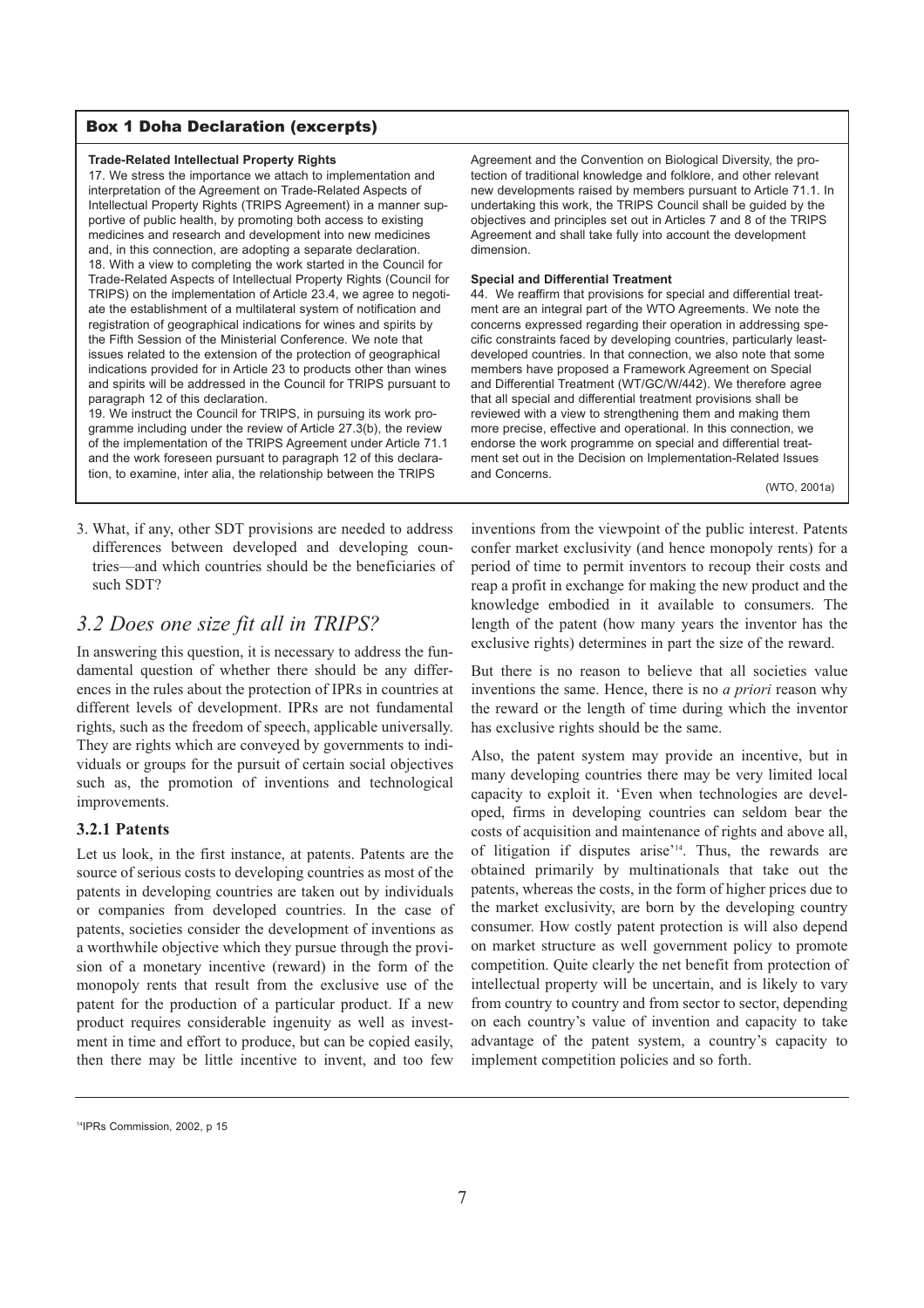It can be argued, erroneously, that TRIPS does not impose one size fits all requirements on WTO members since countries can and do decide on even higher levels of IPRs protection than the minimum requirements. The fundamental problem arises with the minimum requirements which are by definition the same for all; and so are the rules—although there is some flexibility in their application at the national level. Many developing country legal experts have devoted considerable efforts to identify the measures that developing countries should take in order to take advantage of the flexibility provided by the agreement<sup>15</sup>.

But the minimum requirements are the same and so are the exceptions to the rules. TRIPS imposes the same minimum length for patents (as well as trademarks and copyright) – which affects the rewards to patent holders, at 20 years for all, which is even longer than the 17 years prevailing in the USA, the strongest supporter of the patent system, when TRIPS was agreed<sup>16</sup>. Also, it does not permit a government to exclude an industrial sector from patents—although for plant varieties there is some flexibility regarding the nature of protection that can be used.

An early analysis of this issue, even before an agreement had been reached on TRIPS, concluded that 'to standardise protection at advanced levels is to presume that each economy has in place a technological or creative infrastructure for which high protection is suitably stimulative over some reasonable time frame. This presumption is clearly false and the existence of various levels of economic and technological development points to the desirability of differing national protection schemes, if not outright discrimination. Indeed the GATT rarely insists on uniform levels of trade protection (as opposed to non-dicrimination) and to do so in intellectual protection seems inconsistent and excessive.'17.

History is full of examples of countries that developed well without patents: Switzerland and the Netherlands did well without patents for over half a century between the 1850s and the 1900s<sup>18</sup>. China, Taiwan (China) and Korea all developed very rapidly in the last half of the twentieth century without strong IPRs protection by emphasising the importance of imitation and reverse engineering. In India, the relative weakening of patent protection for pharmaceuticals (by allowing patents on process and not products) is widely considered to have been a contributing factor to the subsequent growth of India's pharmaceutical sector and its emergence as a low cost supplier of pharmaceuticals world wide. There is historical evidence that countries systematically increase the strength of their IPRs regimes as they move up the development ladder over time<sup>19</sup>. The TRIPS Agreement artificially pushes developing countries to adopt higher standards of IPRs protection than are consistent with their level of development.

Some have argued that stronger IPRs protection in developing countries would provide some stimulus to research and development that would result in technology suitable to these countries. Others, however, have stressed that technology development in developing countries can be stimulated not through patents but through 'utility models'. It is beyond the scope of this study to assess the validity of these claims. In general, however, there appears to be no conclusive evidence linking strong IPRs protection to economic growth. Most of the evidence showing a positive influence of IPRs protection on trade and investment relates to technologically advanced developing countries 'For other developing countries any beneficial trade and investment effects are unlikely to outweigh the costs, at least in the short to medium term'20.

Moreover, a patent system is costly to establish and implement. These costs include the costs of scrutinising the validity of claims to patent rights and adjudicating in cases of alleged infringement. In developing countries, where resources are scarce and legal systems underdeveloped, the opportunity cost of setting up such a system is high. Initial capital expenditure may well be in the range of \$1.5-2.0 million<sup>21</sup> or even higher<sup>22</sup>; while operating costs may be in the \$1 million per annum range<sup>23</sup>. Over time, operating revenues, primarily from the administration of trademarks, may cover at least some of the costs. Additional analysis is needed to determine the costs of TRIPS implementation especially in low income and LDCs; and the priority of allocating resources in this area should be assessed in the context of the overall development priorities of each country (see section 5.2).

Developing countries recognised that limitations in their judicial system and overall implementation capacity could result in delays or less effective enforcement of IPRs protection than in developed countries. For this reason they insisted on Article 41.5 in the Agreement which provides some additional flexibility in TRIPS implementation. The article essentially says that developing countries can not be found in violation of TRIPS, if their enforcement of IPRs protection is no worse than enforcement of other laws in general. It provides legal cover in case, for example, litigation over a patent takes a very long time. But this does not mean that their obligations under the Agreement are different.

It is reasonable to conclude that the 'value of the patent system needs to be assessed in a balanced way and that the balance of costs and benefits is likely to differ markedly in diverse circumstances'24. It is clear that circumstances are

17Maskus, 1990, p 6 18Schiff, 1971 19Maskus, 2000 20IPRs Commission, p 24 21World Bank, 2002

22Finger and Schuler, 2000 23UNCTAD, 1996 24IPRs Commission, 2002 p 15

<sup>15</sup>See, for example, Correa, 1998; Correa 1999; Watal, 2001

<sup>&</sup>lt;sup>16</sup>The earlier patent term in the USA is from the date of the grant of the patent not from the date of application; thus, the increase in the patent term was in practice probably less than three years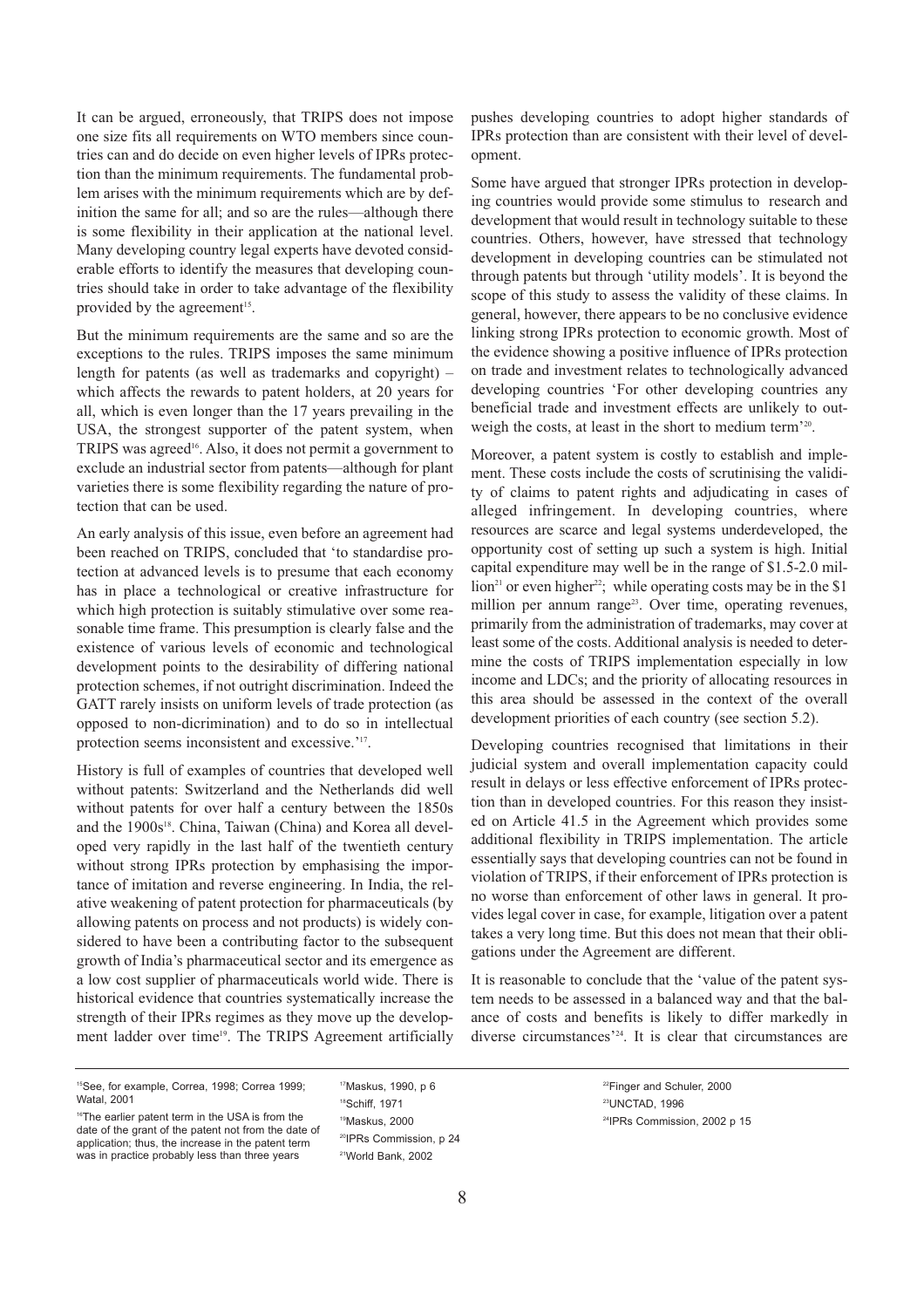#### <span id="page-10-0"></span>Box 2: Doha Declaration on the TRIPS Agreement and Public Health

- 1. We recognise the gravity of the public health problems afflicting many developing and least-developed countries, especially those resulting from HIV/AIDS, tuberculosis, malaria and other epidemics.
- 2. We stress the need for the WTO Agreement on Trade-Related Aspects of Intellectual Property Rights (TRIPS Agreement) to be part of the wider national and international action to address these problems.
- 3. We recognise that intellectual property protection is important for the development of new medicines. We also recognise the concerns about its effects on prices.
- 4. We agree that the TRIPS Agreement does not and should not prevent members from taking measures to protect public health. Accordingly, while reiterating our commitment to the TRIPS Agreement, we affirm that the Agreement can and should be interpreted and implemented in a manner supportive of WTO members' right to protect public health and, in particular, to promote access to medicines for all. In this connection, we reaffirm the right of WTO members to use, to the full, the provisions in the TRIPS Agreement, which provide flexibility for this purpose.
- 5. Accordingly and in the light of paragraph 4 above, while maintaining our commitments in the TRIPS Agreement, we recognise that these flexibilities include:
	- a. In applying the customary rules of interpretation of public international law, each provision of the TRIPS Agreement shall be read in the light of the object and purpose of the Agreement as expressed, in particular, in its objectives and principles.
	- b. Each member has the right to grant compulsory licences and the freedom to determine the grounds upon which such licences are granted.
- c. Each member has the right to determine what constitutes a national emergency or other circumstances of extreme urgency, it being understood that public health crises, including those relating to HIV/AIDS, tuberculosis, malaria and other epidemics, can represent a national emergency or other circumstances of extreme urgency.
- d. The effect of the provisions in the TRIPS Agreement that are relevant to the exhaustion of intellectual property rights is to leave each member free to establish its own regime for such exhaustion without challenge, subject to the MFN and national treatment provisions of Articles 3 and 4.
- 6. We recognise that WTO members with insufficient or no manufacturing capacities in the pharmaceutical sector could face difficulties in making effective use of compulsory licensing under the TRIPS Agreement. We instruct the Council for TRIPS to find an expeditious solution to this problem and to report to the General Council before the end of 2002.
- 7. We reaffirm the commitment of developed-country members to provide incentives to their enterprises and institutions to promote and encourage technology transfer to least-developed country members pursuant to Article 66.2. We also agree that the least-developed country members will not be obliged, with respect to pharmaceutical products, to implement or apply Sections 5 and 7 of Part II of the TRIPS Agreement or to enforce rights provided for under these Sections until 1 January 2016, without prejudice to the right of least-developed country members to seek other extensions of the transition periods as provided for in Article 66.1 of the TRIPS Agreement. We instruct the Council for TRIPS to take the necessary action to give effect to this pursuant to Article 66.1 of the TRIPS Agreement

(WTO, 2001b)

very different in developed and developing countries. Yet, there are no SDT provisions for developing countries. TRIPS imposes the same minimum standards and rules for all, although there is some latitude in the implementation of the rules at the national level.

Developing countries have the flexibility of reducing some of the costs of the patent system through compulsory licensing, in carefully delineated circumstances. Under Article 31, compulsory licensing permits governments to authorise the use of the subject matter of a patent to others on the condition that an effort has been made to obtain authorisation from the patent holder on reasonable commercial terms in a reasonable period of time. The condition is waived in cases of national emergency, extreme urgency or public non-commercial use. This flexibility was put to the test recently when it became apparent that developing countries needed to address urgently the question of availability of drugs at affordable prices to deal with AIDS and other epidemics; and some actions on their part to do so were opposed by the pharmaceutical industry as a violation of the TRIPS agreement<sup>25</sup>.

Following a great deal of public pressure on the pharmaceutical companies in developed countries that hold patents in HIV/AIDS drugs, WTO Ministers agreed at Doha to a 'Declaration on TRIPS and Public Health' (Box 2). The Declaration, inter alia, reasserts that under the compulsory licensing provisions of TRIPS each WTO member has the right to determine what constitutes a national emergency, and that public health crises relating to HIV/AIDS, TB, malaria and other epidemics can represent a national emergency. But it became apparent, once again that 'one size does not fit all' because provisions for compulsory licensing may not be very meaningful for developing countries that do not have the capacity to produce the drugs domestically. Hence the 'Declaration' also instructed the Council of TRIPS to find a solution to this problem and report to the WTO General Council by the end of 2002.

The TRIPS Council laboured hard to develop a proposal, which essentially would have permitted developing countries which did not have a capacity to produce drugs needed to combat epidemics to import them from low cost suppliers at low prices under carefully circumscribed circumstances,

brought before the WTO; and the USA filed a TRIPS-based complaint to the WTO (later withdrawn) against some aspects of the compulsory

licensing provisions of the Brazilian patent legislation

<sup>25</sup>Pharmaceutical companies attacked South African legislation in this area on the grounds that it violated TRIPS, though no actual case was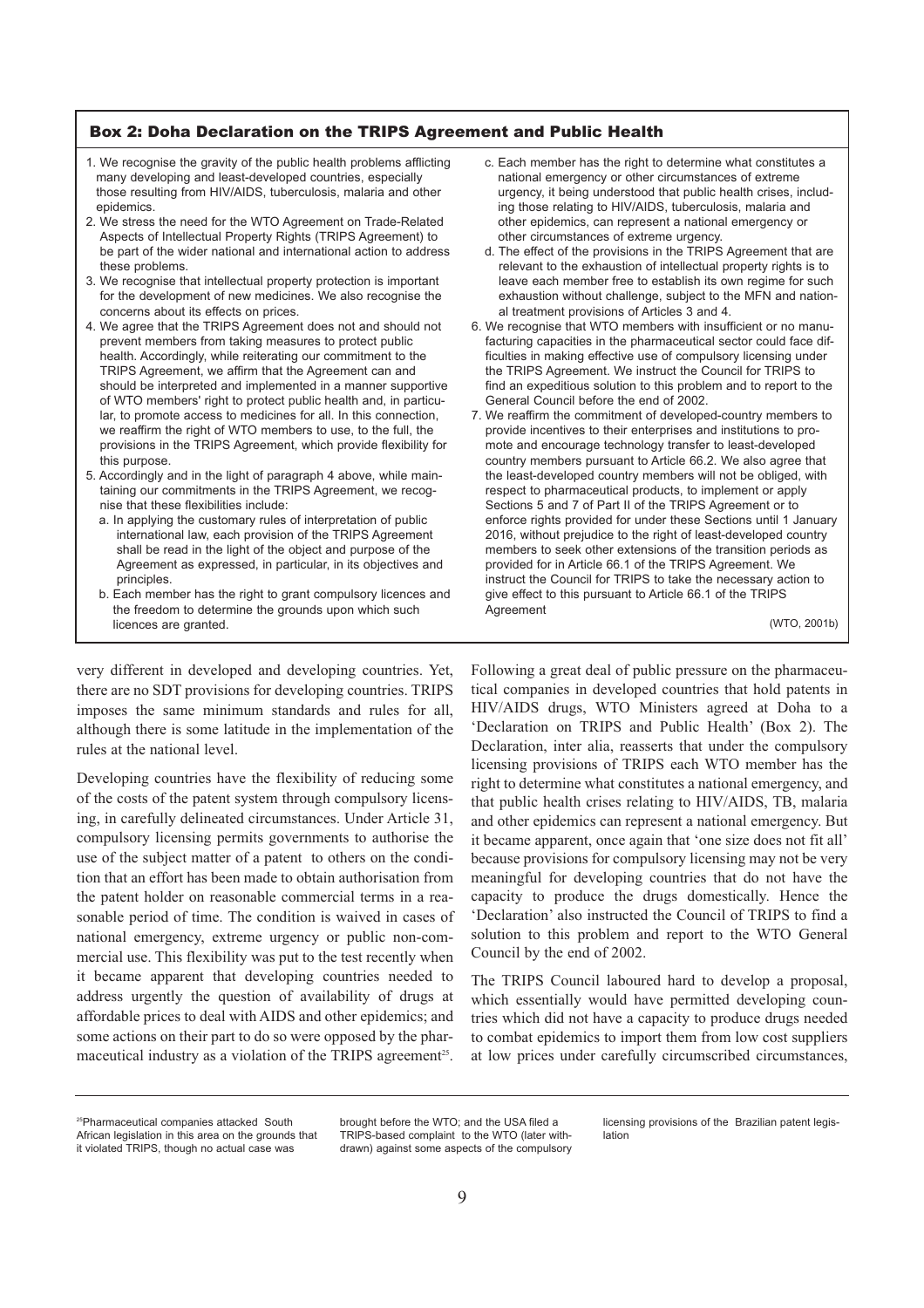<span id="page-11-0"></span>which would, for example, protect against the danger that these drugs would be re-exported to developed country markets. The Council failed to reach agreement by the deadline because the USA wanted to limit the application of the exception to pharmaceuticals related to AIDS/HIV, malaria and TB rather than include the possibility that it may be extended to pharmaceuticals related to other possible diseases that may affect developing countries.

An agreement was finally reached eight months later at the end of August 2003, under heavy political pressure to settle the issue before the fifth WTO Ministerial meeting in September 2003. This did not limit the exception to certain diseases but did introduce various requirements on countries that go beyond those in TRIPS, initially as a waiver until the Agreement can be amended<sup>26</sup>. These have been criticised by various non-governmental organisations and generic manufacturers as unwieldy and unworkable but time will tell. It does show, however, that the TRIPS Agreement is not set in stone. It can be amended, if it makes sense to do so, and sufficient political pressure is brought to bear on governments of developed countries to counteract the influence of the pharmaceutical and other industries that stand to benefit from the Agreement as it stands now.

#### **3.2.2 Copyright**

Some of the same concerns regarding patents apply to copyright. 'Copyright has emerged as one of the most important means of regulating the international flow of ideas and knowledge based products…The fact is that copyright ownership is largely in the hands of the major multimedia corporations placing low per capita income countries and smaller economies at a significant disadvantage'<sup>27</sup>. International copyright rules allow countries to place limits on exclusivity and the right to prevent unauthorised use by permitting reproduction for personal use, research, education and other non-commercial purposes. These exceptions and limitations

on exclusivity are helpful in the diffusion of knowledge and technology.

Recently, however, the development of digital technology has permitted the unauthorised reproduction and world wide distribution of works under copyright. This has in turn led the copyright industries to introduce encryption technologies and anti-circumvention measures that may reduce access to information in developing countries<sup>28</sup>. Thus, the main concern for developing countries in the area of copyright, is to ensure that they maintain and, where appropriate, adopt exemptions to copyright for education, research and similar non-commercial uses in their national legislation; and to prevent the adoption of any international standards or rules that limit their ability to do so.

#### **3.2.3 Trademarks**

Trademark protection has so far been less controversial than patent protection in the development context and there has been little argument for differential treatment of developing countries in this area. As opposed to patents, the majority of trademark registrations are domestic registrations; and trademarks may be far less costly to implement. Trademarks may be helpful in providing important information to consumers, and thus contribute to improvements in the operation of markets in developing countries<sup>29</sup>. At the same time, they too generate economic rents to their owners by providing for product differentiation – which may or may not involve real quality differences. Many of the owners of the trademarks are transnational corporations which use trademarks together with other IPRs to help them establish and maintain market power as well as shape consumer attitudes. Still, the question remains as to what type of SDT might suitable to promote development objectives, other than the general provisions of the TRIPS agreement – suitably expanded and modified as discussed below.

26Decision on implementation of paragraph 6 [http://www.wto.org/english/tratop\\_e/trips\\_e/implem](http://www.wto.org/english/tratop_e/trips_e/implem)

\_para6\_e.htm, and General Council Chairperson's statement

27UNESCO, 1998 28IPRs Commission, p 104 29Fink and Smarzynska, 2002

[http://www.wto.org/english/news\\_e/news03\\_e/trips](http://www.wto.org/english/news_e/news03_e/trips) \_stat\_28aug03\_e.htm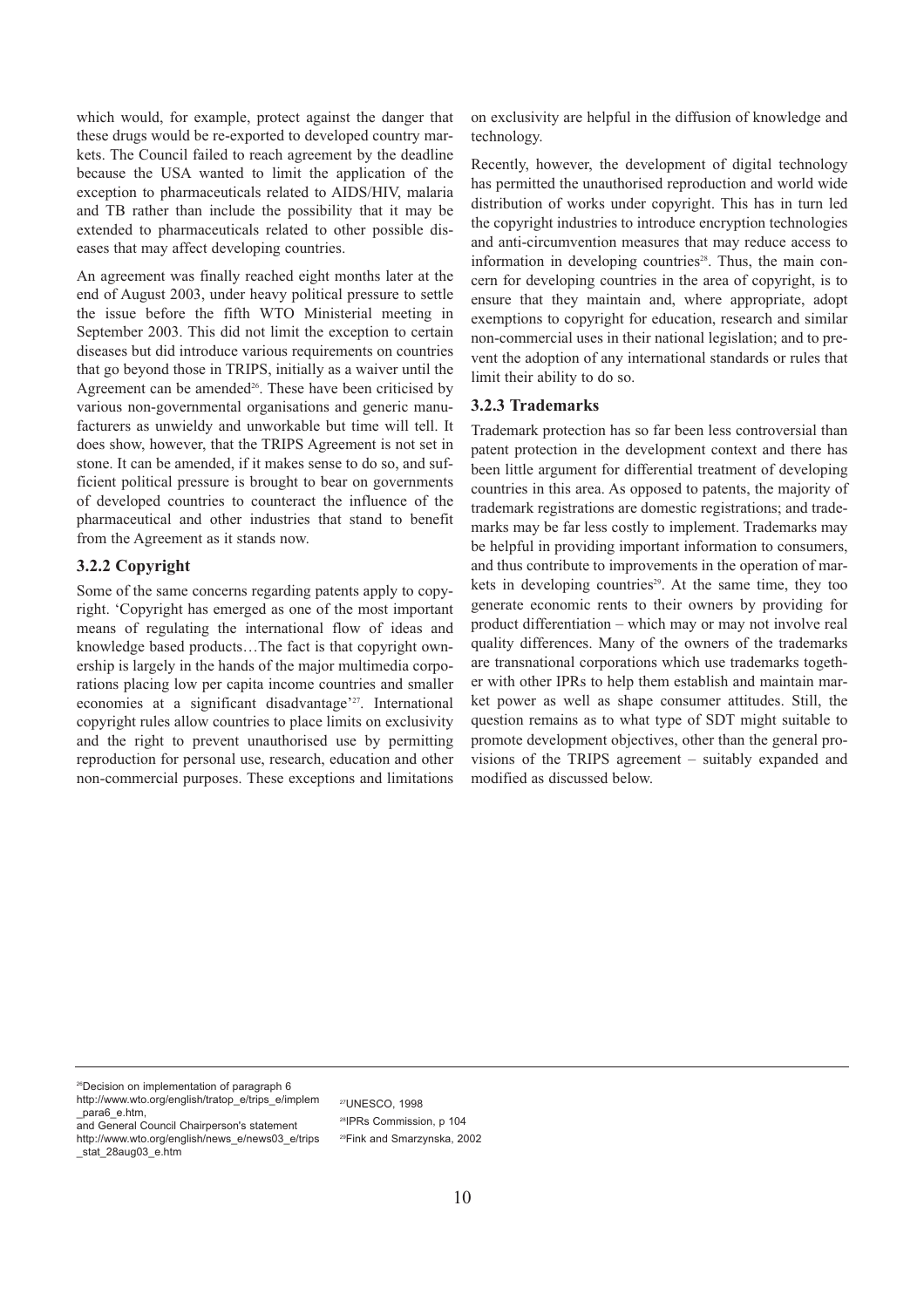# <span id="page-12-0"></span>4. Bargains and SDT implementation

It is reasonable to conclude from the above analysis that TRIPS is one area in which a minimum one size does not fit all regarding the rules that should apply to developing and developed countries. But it may be still be argued that developing countries could agree to such rules – despite the costs that they may entail to many, especially the low income and least developed – if they obtained appropriate 'compensation' in other areas of trade liberalisation of interest to them and/or they are given enough time and resources to permit them to reach a level of development in which applying the same rules as developed countries made sense from a development perspective.

### *4.1 The bargain*

When the original agreement was reached on TRIPS, two considerations apparently influenced developing country representatives' agreement to its provisions. First, while they were aware of the costs that the Agreement could impose on developing countries, they felt they had to accept TRIPS in exchange for commitments by developed countries to liberalise trade in agriculture and textiles<sup>30</sup>. Secondly, they obtained SDT commitments about the periods of transition for implementation of the Agreement by developing and LDCs and promises of assistance to defray the costs of implementation as well as to obtain technology transfers.

If, indeed, that was the bargain made, with developing countries accepting TRIPS in exchange for developed country commitments to liberalise trade in agriculture and textiles, these were two sectors in which developed country practices were already in clear violation of the spirit of GATT :

- in agriculture, because, at the insistence of developed countries, the sector was essentially previously excluded from trade liberalisation within the GATT; and,
- in textiles, under a waiver, because the developed countries insisted on maintaining import quotas, in clear violation of GATT provisions<sup>31</sup>.

In discussions on the implementation of the UR agreements, developing countries have argued that developed country implementation of liberalisation in agriculture and textiles, while consistent for the most part with the letter of the UR agreements, violated their spirit because they did not, in fact, up to the present result in significant actual liberalisation of trade in these two important sectors for developing countries:

• in textiles, the commitments were backloaded and have

been implemented without significant liberalisation in the quantitative restrictions affecting developing country market access;

• in agriculture because the tarrification process resulted in many instances in even higher protection, while export subsidies continue to undermine developing countries production at home and competitiveness abroad.

#### *4.2 Implementation*

Regarding the implementation of the TRIPS Agreement itself, developing countries have felt that, in general, developed countries have failed to live up to their commitments in a number of ways:

- (a) by not providing for technology transfers as called for in Article 7;
- (b) by failing to provide the necessary incentives to implement technology transfers to LDCs, as called for by Article 66.2; and,
- (c) by failing to provide adequate technical assistance as required under Article 67. The LDCs have also argued that the transition periods provided to them were inadequate to permit them to develop the necessary capacity to implement the Agreement.

Developing countries have attempted both in the context of the implementation discussions as well as in the ongoing discussions on Article 27.3(b) to maintain and, if possible, expand the flexibility available to them under the provisions of the Agreement. This they have done by offering a number of 'interpretations' of various articles, for example, regarding the meaning of Article 31 on licensing (see Section 3), the meaning of 'exclusive marketing rights' (in Article 70) and the meaning of Article 39(3) which requires member countries to establish protections for submitted test data, and others. While these 'interpretations' are intended to maintain freedom of action for developing countries in the implementation of the TRIPS Agreement, they do not by themselves constitute SDT, because, if they are adopted, they would be available to all members, developed and developing alike.

In keeping with the above concerns, developing countries have offered a number of specific proposals which have been included in the group of SDT proposals currently under consideration under the process established by the President of the General Council (see Section 2). These involve, first, a proposal of the African Group<sup>32</sup>, currently included among

<sup>30</sup>I have argued elsewhere (Duran and Michalopoulos, 1999) that unlike bargaining in trade that takes the form of mutually liberalising 'concessions' which benefit both parties, the TRIPS Agreement by tightening IPRs on patents resulted in gains to developed countries and losses to developing ones

<sup>31</sup>Another reason that some developing countries may have agreed to TRIPS is because they were feeling a lot of pressures to do so in their bilateral trade relations with developed countries 32WTO, 2002e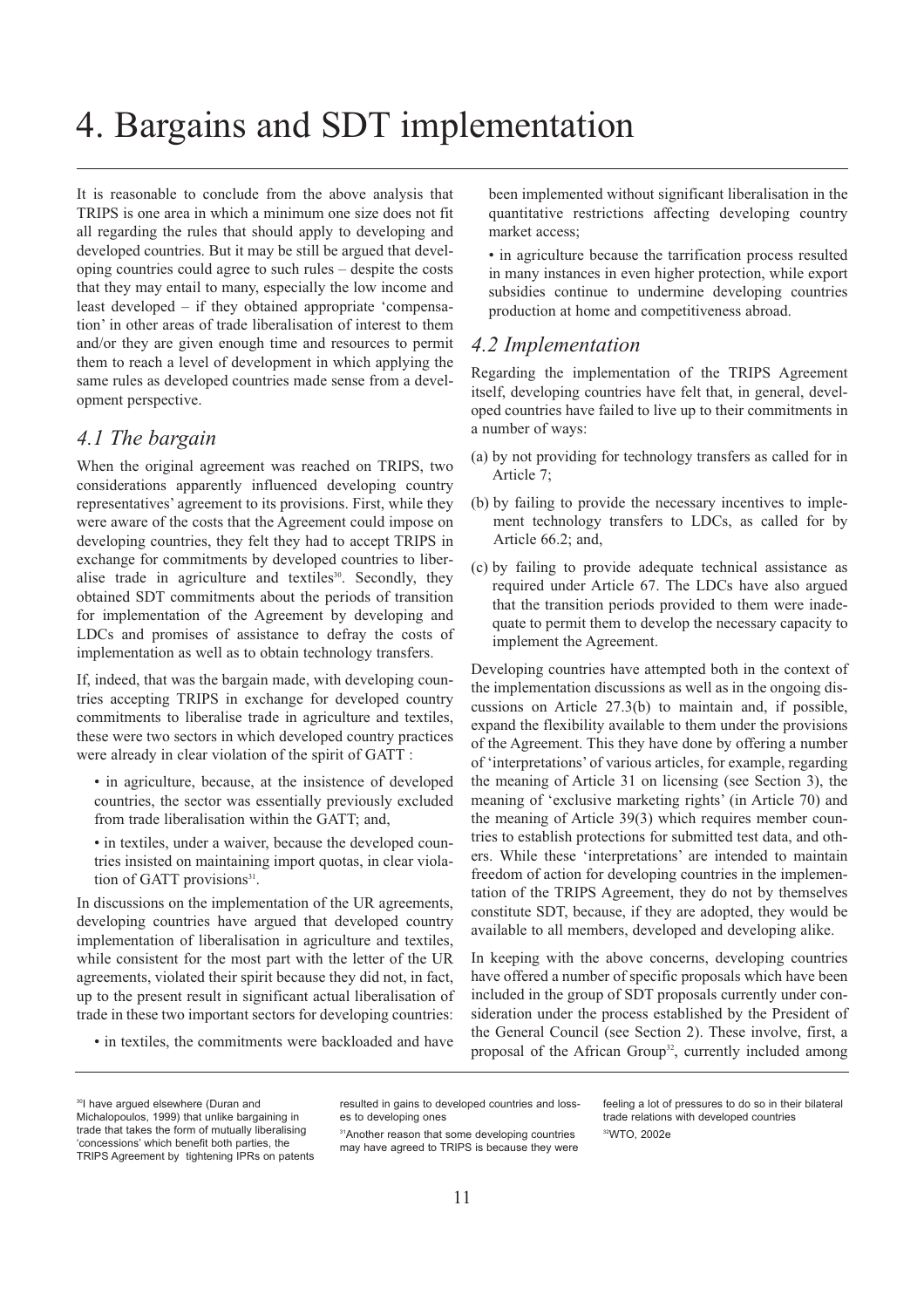<span id="page-13-0"></span>those for which it is judged that there are good chances for agreement, which involves recommendations on how to implement Article 66.2 and Articles 7 and 8 regarding technology transfer. Second, there are two proposals which are to be remitted for further discussion in specific WTO negotiating bodies. These include a proposal by the LDCs calling for additional transition periods for countries which have not established a 'viable technological base'; and, in case of objection by a WTO member, to have the burden of proof rest on the objecting member<sup>33</sup>; as well as the above men-

# 5. SDT options

The most powerful way in which SDT should be offered to developing countries in the TRIPS Agreement, is to change some of the fundamental principles on which the Agreement is based. Essentially this means changing some of the one size fits all minimum requirements which have potentially the most deleterious effects on development. These are the provisions that product patents should be provided to all sectors (only with the exceptions provided in Article 27.3(b)); and that all countries should provide product patents of the same minimum length of time. A meaningful SDT provision should permit all developing countries, or at least a subgroup of them – perhaps defined as the LDCs and other low income countries (see below) – to decide which sectors of their economy to include for patenting and the length of the period for which patents would be provided. This would be consistent with the development view that different levels and degrees of IPRs protection are appropriate at different levels of development.

Such an SDT provision would drastically change the meaning of TRIPS and make it more development friendly. But, given the Doha mandate, it will be extremely difficult to renegotiate the Agreement in this direction at present. Thus, it may be necessary for developing countries to fall back to what in a sense are 'second best' SDT proposals aimed to accomplish three objectives:

- 1. have as many of them avoid having to implement the TRIPS Agreement for as long as possible;
- 2. get the developed countries to live up to their commitments on technology transfer and technical assistance; and,

tioned proposal by the African group which calls for:

- (a) extensions for all developing countries beyond the additional 5 year period under Article 65.4 relating to other areas of technology required to be protected under the Agreement; and,
- (b) for an interpretation that patent rights are different from exclusive marketing rights and that the latter can be defined individually by each Member<sup>34</sup>.

3. maintain and, if possible, enhance the 'policy space' open to developing countries (and others) in implementing the Agreement.

### *5.1 Transition periods*

When TRIPS was agreed the transition periods were chosen without any serious analysis of the time and resources needed to establish the institutional capacity required to implement the Agreement, or indeed other WTO agreements. Apparently, there was also no thought given to the question of whether, even if a capacity to implement TRIPS was established, developing countries would find it in their interest to adopt the same rules regarding the length of patents or even having patent protection in certain sectors, such as pharmaceuticals.

The transition periods in TRIPS for developing countries as a whole have either expired or are about to expire. What remains are the exceptions granted to the LDCs which are expected to fill the requirements for the Agreement by 2006. At Doha, under the 'Declaration on TRIPS and Public Health' LDCs were given a further extension to 2016 to implement the TRIPS provisions on pharmaceuticals. There are several questions regarding these time periods.

*1. Should not the extensions that have been granted to the LDCs regarding pharmaceuticals be extended to all sectors?* While the pharmaceutical sector is critical to public health issues, there is no reason to believe that it is in the interest of LDCs to implement several other aspects of the Agreement (e.g. those related to patents in general) any time soon.

The Doha Declaration on TRIPS and Public Health says that

<sup>33</sup>WTO, 2002d 3000 and 34Developing countries have made a number of other proposals regarding TRIPS which are not linked to SDT some of which are discussed below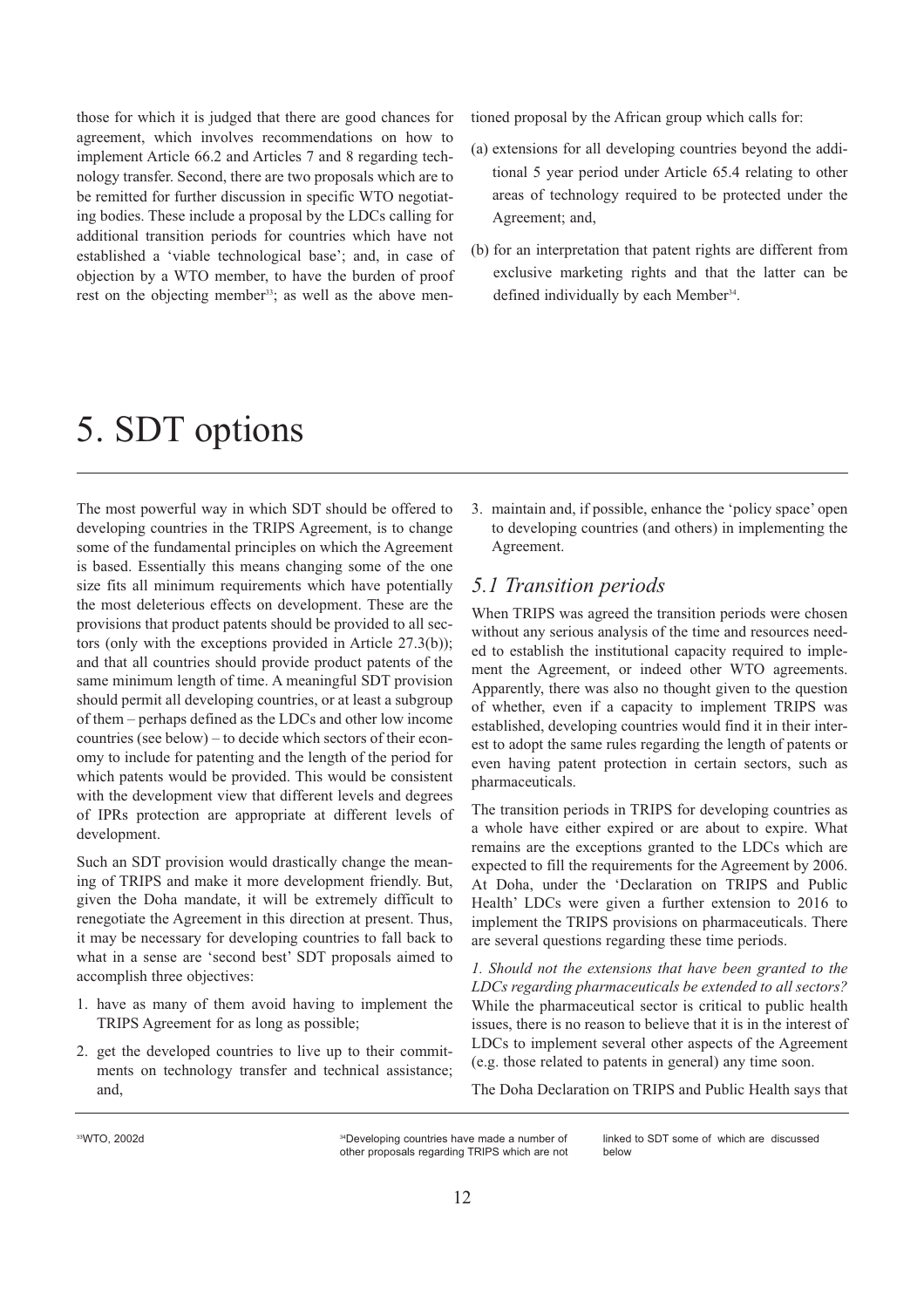the extension regarding pharmaceuticals is provided without prejudice to the rights of LDCs to seek other extensions of transition periods as provided in Article 66.1. The latter, in turn, specifies that the TRIPS Council 'shall upon a duly motivated request by an LDC, accord extension of this period' i.e. the ten years which expire in 2006. This essentially suggests that the TRIPS Council can provide a waiver to an individual LDC from implementing TRIPS for a time, on a case by case basis. It is not clear that the wording or the intent of this provision is to create a presumption in favour of granting such an extension or this is simply a different way of talking about a waiver, which is the right of any WTO Member to seek on anything at any time. The LDC proposal to obtain automatic approval for an extension on a case by case basis and place the burden of proof on granting further extensions on objecting members (see Section 4.2) would go a long way in dealing with this issue and should be endorsed by other developing countries.

*2. Should not the extensions that have been (or will be) granted to LDCs not be extended to other developing countries, which, while not formally qualified as LDCs, face very similar development challenges?* The definition of an LDC is itself somewhat controversial. For example, there is a 'size' limitation of 75 million in population, which has been explicitly introduced to prevent Nigeria from qualifying, as it otherwise meets all the LDC criteria<sup>35</sup>. Besides Nigeria, there are many other low income and/or very small economies whose technological capacity to implement the TRIPS Agreement is very limited which have nonetheless been forced to put in place the infrastructure to implement it. It has been argued that per capita and size should be used as criteria to expand the list of countries that qualify for SDT in a number of agreements whose implementation is resource intensive<sup>36</sup>.

The African group proposal, to extend the transition beyond the additional 5 year period under Article 65.4 for all developing countries, goes in the direction of providing for all developing countries some of the benefits provided to LDCs. But the 'developing country' group is determined by self selection and includes a number of more advanced developing countries which may well be in a position and would like to implement the TRIPS provisions in their totality and for whom SDT is not appropriate. There is little doubt that developing countries institutional capacity as well as the level of IPRs protection they should provide varies markedly with the level of their development. Yet, except for the LDCs, WTO rules regarding the treatment of developing countries by developed countries are in most cases identical. Singapore and Korea with per capita incomes in 2001 of US\$

21,000 and \$9,500 respectively, are supposed to be treated the same way as Ghana and Nigeria with per capita incomes of \$290; Brazil with 170 million people the same as Mauritius with less than one million.

The LDC category has been a convenient focus for SDT by developed countries because these countries account for a very small proportion of world wide trade; and hence their preferential treatment tends to give rise to less objections among entrenched developed country commercial interests. Expanding the group of countries which are eligible for the same benefits as LDCs but not including the more advanced developing countries is a controversial issue among developing countries many of which perceive it as an effort to divide them politically. Its relevance is not limited to TRIPS. The general problem is that both from the standpoint of purely development considerations and from the standpoint of the political economy of preferential treatment, adhering to the present definition of LDCs on the one hand and all developing countries on the other, tends to result in the provision of some concrete measures of support to the LDC group and only 'best efforts' and not legally binding commitments for the rest.

There is one precedent for differentiation on a per capita income basis incorporated in the WTO Agreement on Subsidies and Countervailing Measures which provides developing countries with less than \$1,000 per capita with a transition period of eight years in implementing the agreement (while the LDCs are totally exempt). There are some questions as to whether, from the development standpoint, it is wise for lower income developing countries or the LDCs to use their scarce budgetary resources to subsidise exports. But the principle of using a per capita income cut-off point is of importance and could be pursued in other, more appropriate, aspects of SDT treatment. Similarly, a strong case has been made that small economies, even if they have attained a certain level of development, are subject to serious institutional capacity constraints, are very vulnerable to external shocks and therefore require additional SDT.

Substantial differentiation also exists regarding financial flows from all the international financial institutions and from the United Nations Development Programme (UNDP). In the case of the World Bank, some developing countries get no assistance at all, others are only eligible for loans on hard terms others for soft loans, and still others for a mix. Why can the principle which has been accepted without serious difficulty on issues of finance not be acceptable regarding trade or TRIPS? It may be difficult to do, but it is being considered in the context of discussions on overall SDT in the Doha Round.

<sup>&</sup>lt;sup>35</sup>See UN, 2000; but the exception does not apply to Bangladesh whose population exceeds the limit but has been 'grandfathered' in the list

<sup>36</sup>Michalopoulos, 2001 and Hoekman, Michalopoulos and Winters, 2003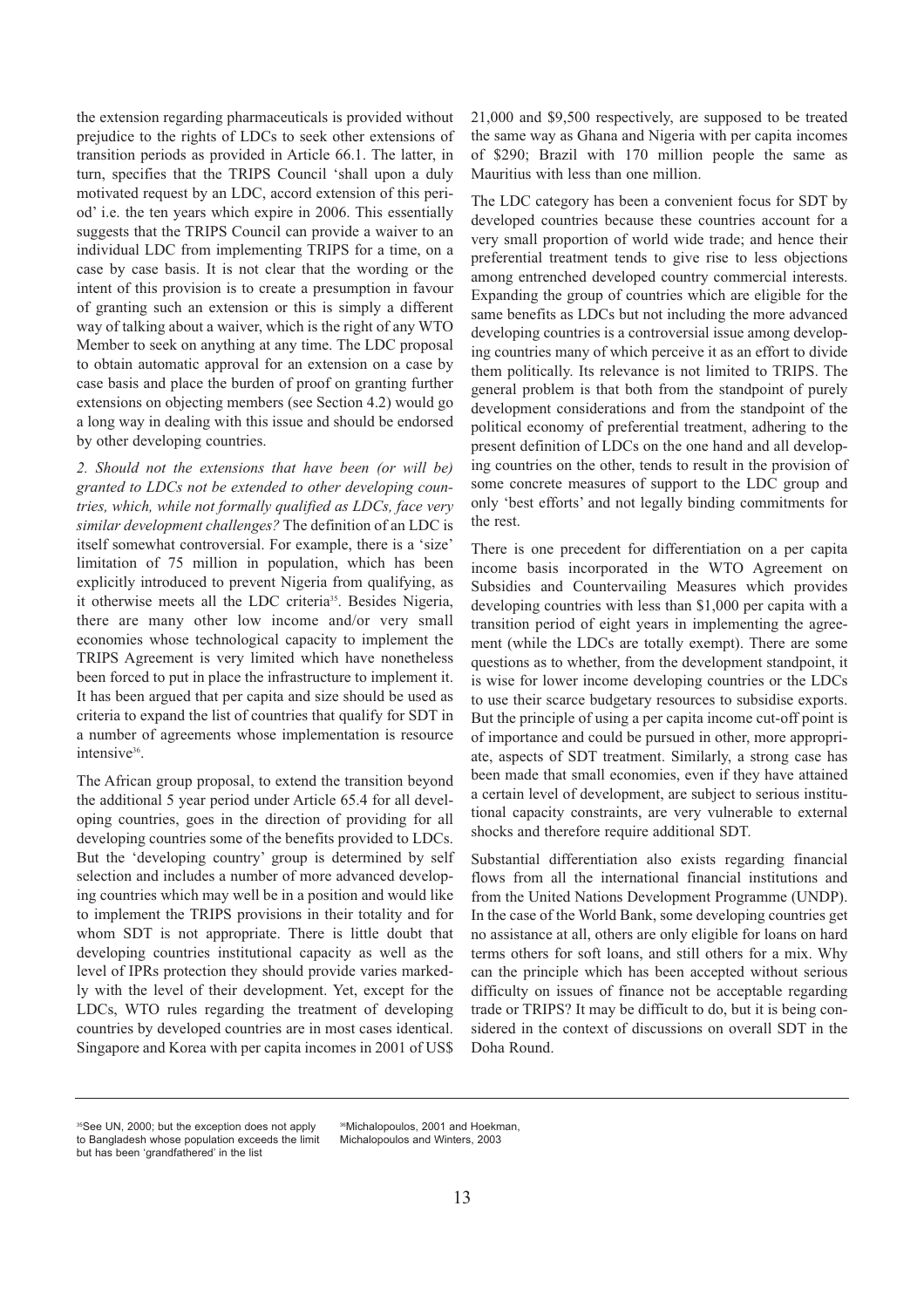<span id="page-15-0"></span>*3. More fundamentally, should there be any arbitrary cut-off point in time for implementation of TRIPS (or, for that matter, a number of other WTO agreements) in 2016 or whenever, for any predetermined group of countries; or should there be flexibility in the implementation of the Agreement depending on when a particular country meets specific indicators of economic, social and technological development?* This 'case by case' approach of SDT has some obvious attractions. But it has the shortcoming of being time consuming and resource intensive to administer; and is also subject to special pleading and the introduction of extraneous 'political' considerations, as the process of 'graduating' from the LDC category has shown where a similar case by case approach has been  $used<sup>37</sup>$ .

Yet another approach may be to introduce flexibility in certain basic aspects of the Agreement, i.e. whether any developing country below a certain income level and/or size should be forced to adhere to certain aspects of the Agreement  $-$  e.g. the length of patent protection, or protection in certain sectors (e.g. pharmaceuticals), except when they voluntarily believe it is in their interest to do so. This, of course, would mean changing the basic minimum 'one size fits all' nature of the Agreement. But, as noted above, there is very good reason to question whether this principle should apply to TRIPS. This issue of basic flexibility has to be reviewed in the context of the question of transition periods for LDCs and other low income countries, which apply to some or all of the sectors or aspects of IPRs protection, and seems particularly appropriate in a 'development round'.

# *5.2 Technical assistance and capacity building*

As noted above, developed countries are obliged under Article 67 of the Agreement to provide technical and financial assistance to developing countries to help them implement the Agreement. This has been done both bilaterally and through assistance programmes of international organisations such as United Nations Conference on Trade and Development (UNCTAD), World Intellectual Property Office (WIPO), WTO and the World Bank. Various kinds of assistance have been provided ranging from general and specialised training to support for establishing and modernising IPRs administration and promotion of local innovation and creativity<sup>38</sup>.

Developing countries have questioned the adequacy of this support in their submissions on the implementation of the UR agreements. Yet, it is very difficult to reach general conclusions on this issue. Two considerations need to be evaluated in the provision of future assistance related to the implementation of TRIPS:

1. Capacity building in IPRs protection needs to be considered in the context of an overall assessment of development priorities and assistance requirements in each country. It should not be driven by arbitrary deadlines linked to WTO agreements. Nor should it be driven by levels of assistance developed countries are supposed to provide, determined arbitrarily and irrespective of the capacity of developing countries to utilise assistance effectively. This means that it would be inappropriate to seek to substitute these 'best efforts' and non-legally binding SDT provisions on foreign assistance with legally binding levels of assistance for this on any other trade-related assistance. In many low income developing countries, priority assessments for assistance are made through the development of Poverty Reduction Strategy Papers (PRSPs), which are being prepared in consultation with the International Monetary Fund and the World Bank<sup>39</sup>. The assistance is to be provided in a co-ordinated way by all donors, both bilateral and multilateral. Strengthening of trade-related capacity, including for the implementation of TRIPS, should be included in the PRSPs so as to ensure that it is properly evaluated and funded under donor programmes. Organisations such as UNCTAD, the WTO and WIPO, with expertise in strengthening IPRs institutions, should be included in donor sponsored consultative group meetings where trade-related capacity assistance is being considered, in addition to the UNDP, the international financial institutions and the bilateral donors which normally participate in such meetings.

2. In the past, concerns have been raised that assistance provided by WIPO and certain bilateral donors reflects the perspective of strengthening IPRs and reducing developing country flexibilities in implementing TRIPS rather than maximising flexibility and adapting the Agreement to developing country needs<sup>40</sup>. Because of the many, and to an extent contradictory, interests involved in TRIPS, it is important that great care be taken in ensuring that the assistance provided by donors truly addresses developing country needs.

3. IPRs protection in low income countries and the LDCs is likely to be beneficial in the short to medium term primarily to foreign trademark, copyright or patent owners. The priority of providing assistance in this area may well be questionable for this reason. The implication for such developing countries would be that they should strive as much as possible to defray costs of operating IPRs systems by establishing charges in their use.

37Michalopoulos, 2002

ment in TRIPS. The exceptions relate to low income countries which do not have adequate policy or governance frameworks to merit support by

the donors 40Médecins sans Frontières (MSF), Consumer Project on Technology (CPT), Oxfam, Health

Action International (HAI), Conference on "Implementation of the Doha Declaration on the TRIPS agreement and Public Health: Technical assistance – How to get it right", Geneva, 28 March 2002, http://www.accessmedmsf.org/prod/publications.asp?scn[tid=26420021519443&contenttype=PARA&](http://www.accessmedmsf.org/prod/publications.asp?scntid=26420021519443&contenttype=PARA&)

<sup>38</sup>WTO, 2002a and IPRs Commission, 2002

<sup>&</sup>lt;sup>39</sup>The group of developing countries that is covered by PRSPs is in principle very similar to the group of low income/small countries to which there is prima faciereason to extend SDT treat-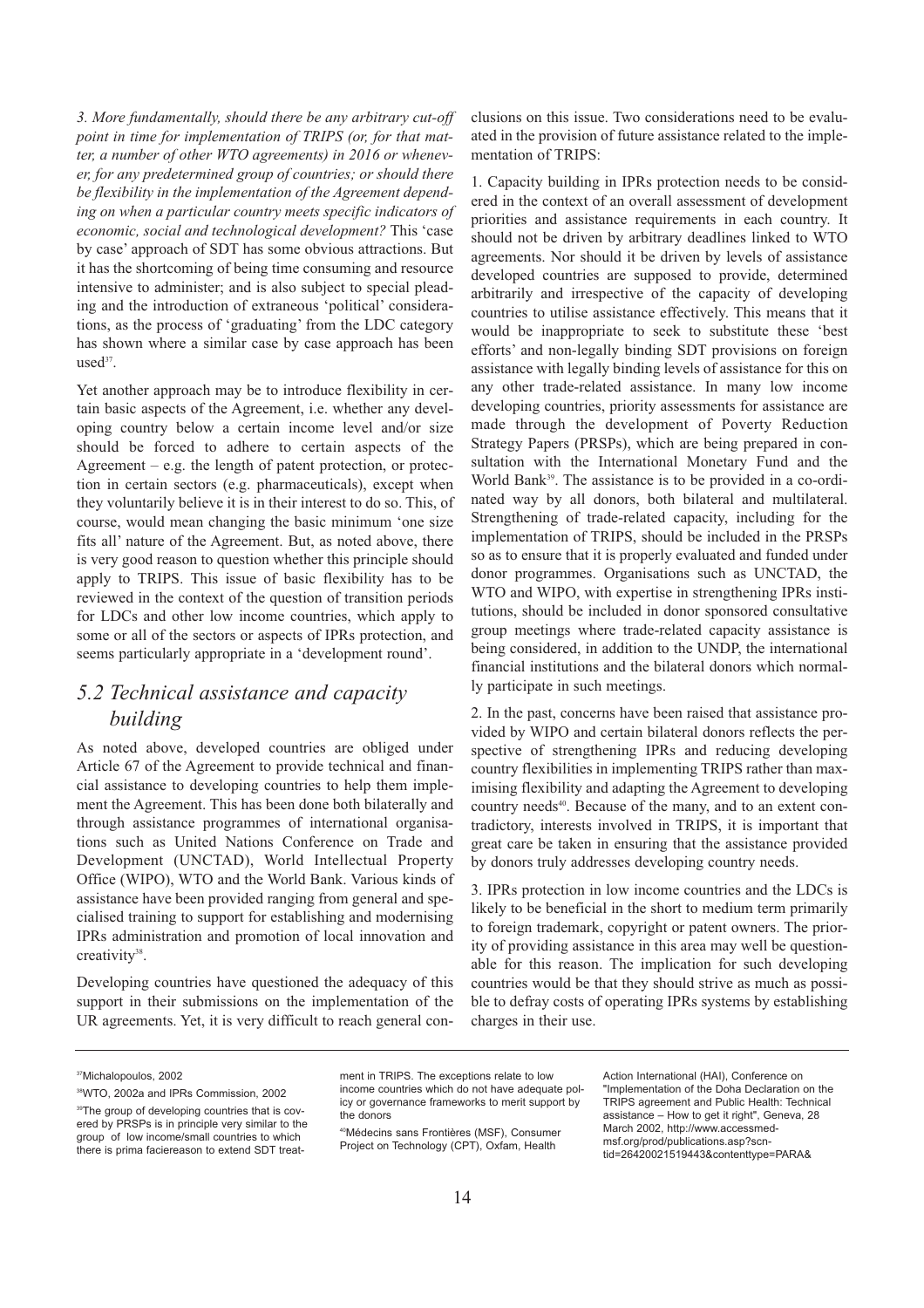### <span id="page-16-0"></span>*5.3 Technology transfer*

There is little evidence that developed countries have taken concrete steps to implement either Article 7 which states that the protection and enforcement of IPRs 'should contribute to the promotion of technological innovation and the transfer and dissemination of technology' or Article 66.2 which calls for the provision of specific incentives for technology transfer to LDCs. It is this general problem that the first African group proposal (see Section 4.2) tries to address. Under pressure from LDCs, in February 2003, the TRIPS Council adopted a new decision (Box 3) to help realise the objectives of Article 66.2. The decision calls for the developed countries to provide annual reports to the Council which would provide information on:

- (a) the incentive regime established;
- (b) the institutions in each developed country that would provide the incentives;
- (c) the technology transfer involved; and,
- (d) any other information that would help assess the impact of the incentives on the achievement of the objectives<sup>41</sup>.

#### Box 3: Implementation of Article 66.2 of the TRIPS Agreement

**Decision of the Council for TRIPS of 19 February 2003** The Council for Trade-Related Aspects of Intellectual Property Rights (the "Council for TRIPS"),

Having regard to Article 66.2 of the Agreement on Trade-Related Aspects of Intellectual Property Rights (the "TRIPS Agreement"); *Having regard* to the instructions of the Ministerial Conference to the Council for TRIPS contained in paragraph 11.2 of the Decision on Implementation-Related Issues and Concerns (WT/MIN(01)/17), adopted on 14 November 2001; *With a view to* putting in place a mechanism for ensuring the monitoring and full implementation of the obligations in Article 66.2, as called for by that Decision;

*With a view further to* establishing arrangements for annual reports by developed country Members and their annual review by the Council for TRIPS, as also called for by that Decision; *Decides* as follows:

1. Developed country Members shall submit annually reports on actions taken or planned in pursuance of their commitments under Article 66.2. To this end, they shall provide new detailed reports every third year and, in the intervening years, provide updates to their most recent reports. These reports shall be submitted prior to the last Council meeting scheduled for the year in question.

2. The submissions shall be reviewed by the Council at its end of year meeting each year. The review meetings shall provide Members an opportunity to pose questions in relation to the information submitted and request additional information, discuss the effectiveness of the incentives provided in promoting and encouraging technology transfer to least-developed country Members in order to enable them to create a sound and viable technological base and consider any points relating to the operation of the reporting procedure established by the Decision.

Technology transfer to developing countries is a difficult concept to define<sup>42</sup>. It occurs through many different and often not obvious ways. It can be embodied in imports, it can be the result of reverse engineering, from general education or specific training, from foreign direct investment or from specific assistance programmes. Thus, it is often very difficult to assess the actual fact that technology has been transferred or the effectiveness of various incentive instruments that have been used for this purpose. As a consequence, the Council Decision, which introduces a reporting requirement on this issue, is likely to be a useful first step in assessing implementation of this provision of TRIPS.

There are two kinds of concerns related to it: first, it could have gone a bit further, in not only asking for information that can be used in the assessment of donor efforts, but actually requesting the evaluation of developed country efforts in this area. It is not necessary to establish new evaluation institutions for this or any other trade-related assistance or initiatives. Evaluation programmes have been established and used by bilateral donors and multilateral organisations to evaluate their assistance efforts in various areas. These programmes can be used also to evaluate developed country activities in this and other TRIPS-related activities.

3. The reports on the implementation of Article 66.2 shall, subject to the protection of business confidential information, provide, inter alia, the following information:

- (a) an overview of the incentives regime put in place to fulfil the obligations of Article 66.2, including any specific legislative, policy and regulatory framework;
- (b) identification of the type of incentive and the government agency or other entity making it available;
- (c) eligible enterprises and other institutions in the territory of the Member providing the incentives; and
- (d) any information available on the functioning in practice of these incentives, such as:

- statistical and/or other information on the use of the incentives in question by the eligible enterprises and institutions; - the type of technology that has been transferred by these enterprises and institutions and the terms on which it has been transferred;

- the mode of technology transfer;

- least-developed countries to which these enterprises and institutions have transferred technology and the extent to which the incentives are specific to least-developed countries; and

- any additional information available that would help assess the effects of the measures in promoting and encouraging technology transfer to least-developed country Members in order to enable them to create a sound and viable technological base.

These arrangements shall be subject to review, with a view to improving them, after three years by the Council in the light of the experience.

(WTO, 2003a)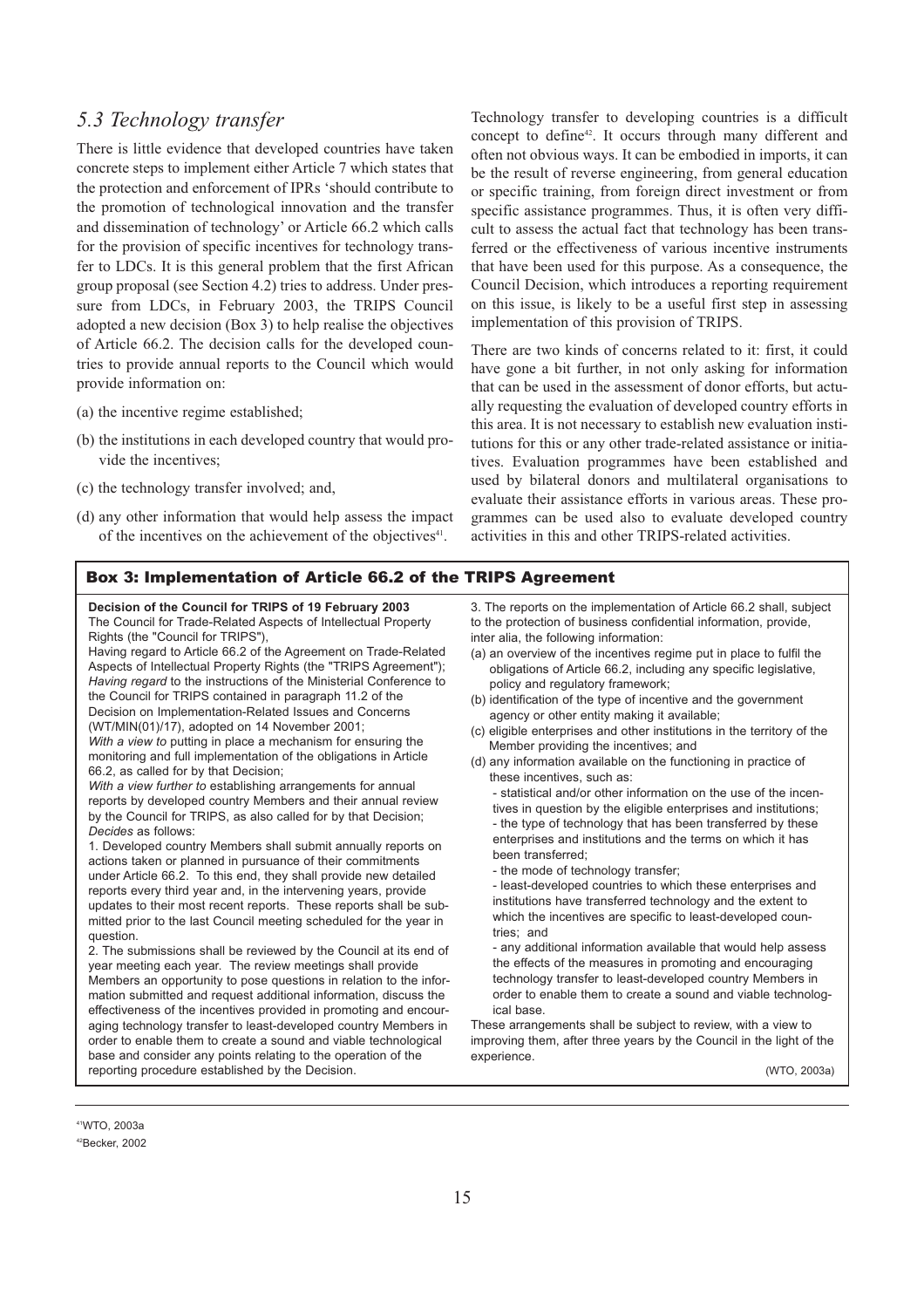<span id="page-17-0"></span>Second, as with transition periods, the developed country commitments relate only to the LDCs, while a number of other low income developing countries face the same problems. The African group proposal also talks about reporting on steps taken to implement the objectives in Article 7 which would involve transfer of technology to all developing countries. This is not being addressed in the General Council decision and is part of the overall problem of developed countries providing concrete SDT commitments to the LDCs while limiting themselves only to general and unenforceable statements regarding the rest.

There are several ways in which developed countries can take meaningful steps to implement the objectives of Article 7. One approach, which has been used effectively in the context of debt reduction for developing countries, is to establish concrete financial targets for developed country compliance for technology transfer to developing countries with developed countries being given a choice of alternative modalities of how to meet their obligations. This could include:

• the purchase of patents and granting them to developing countries (for example, gene donations in the case of biotechnology or environmentally-sound technologies) or contributions to the Global Alliance for Vaccines and Immunisation; or

- the buying of drugs which would then be provided on a grant basis to needy developing countries; or
- fiscal incentives, such as tax reductions or exemptions for firms making transfers of technology to developing countries<sup>43</sup>

Again, there will be a problem if developed countries are asked to make directly or indirectly financial contributions to advanced developing countries which they normally exclude from their development assistance programmes. This problem can only be addressed by the willingness of developing countries, in certain circumstances, to accept that SDT treatment would be extended to a group that is larger than the LDCs but falls short of 'all developing countries'. It is only in this way that the TRIPS Agreement can make meaningful and concrete progress in promoting technology transfer, as called for in a very general way in Article 7.

### *5.4 Flexibility*

An important dimension of developing country efforts on SDT in the Doha Round is the emphasis on maintaining 'policy space' to pursue development objectives<sup>44</sup>. In TRIPS this effort has focused on securing flexibility in the interpretation of various Articles in the Agreement. As noted earlier, this does not involve SDT as such because it does not result in a

different treatment of developing countries. Flexibility has an important development dimension, especially because of continuing efforts by commercial interests in developed countries and members that represent them to introduce interpretations that limit competition and enhance the profitability of multinational firms at the expense of producers or consumers in developing countries.

The interpretation of Article 31 on licensing is one such example in which developing countries have been successful in obtaining agreement on an interpretation that maintains their flexibility to act in the public interest through compulsory licensing. At present, there are several issues in which maintaining flexibility in the interpretation of the TRIPS Agreement has important development dimensions. Perhaps the most important are those that surround the ongoing review of Article 27.3(b) which started in 1999 and has yet to be completed.

In the discussions of Article 27.3(b) which inter alia permits the protection of plant varieties through effective *sui generis* systems, other than patents, several issues need to be addressed. First, to ensure that developing countries have the freedom to use the *sui generis* regime of their choice. An internationally recognised system of plant variety protection has been developed under UPOV (Union International pour la Protection des Obtentions Vegetales). Although mainly used by developed countries, it has also been used by some developing countries, as it is readily available and thus eliminates the need to create something completely new. But as the UPOV system has evolved over time, it has resulted in more and more restrictive interpretations of farmers' rights – which are based on traditional knowledge and practices. Later versions of the agreement (starting with UPOV 1991) do not allow, for example, for informal sale and exchange of seeds among farmers<sup>45</sup>. Some preferential free trade arrangements between developed and developing countries have reduced the flexibility in Article 27.3(b) by requiring participating developing countries to adopt a particular system of plant protection, typically UPOV 1991<sup>46</sup>, which may or may not be appropriate for their circumstances<sup>47</sup>. It should be made clear that members have the right to adopt **any effective** *sui generis* **system which is compatible with their TRIPS obligations**. Moreover, whichever system members adopt, should permit non-commercial use of plant varieties as well as preserve seed saving, exchange and selling practices among farmers; and the right of governments to sustain traditions of farming communities and indigenous peoples and encourage the development of new plant varieties which enhance biological diversity<sup>48</sup>.

Second, there are serious concerns, especially among African

47Bilateral or regional free trade agreements involving developed and developing countries often call for 'TRIPS-plus' provisions in a number of other areas, such as more demanding enforcement disciplines, and thus obviously undermine

any efforts to strengthen SDT provisions and flexibilities in TRIPS 48WTO, 2003b

<sup>43</sup>For a discussion see Michalopoulos, 2001, ch 7 44Corrales-Leal, 2003

<sup>45</sup>Dhar, 2002

<sup>46</sup>IPRs Commission, 2002 and Vivas-Eugui, 2003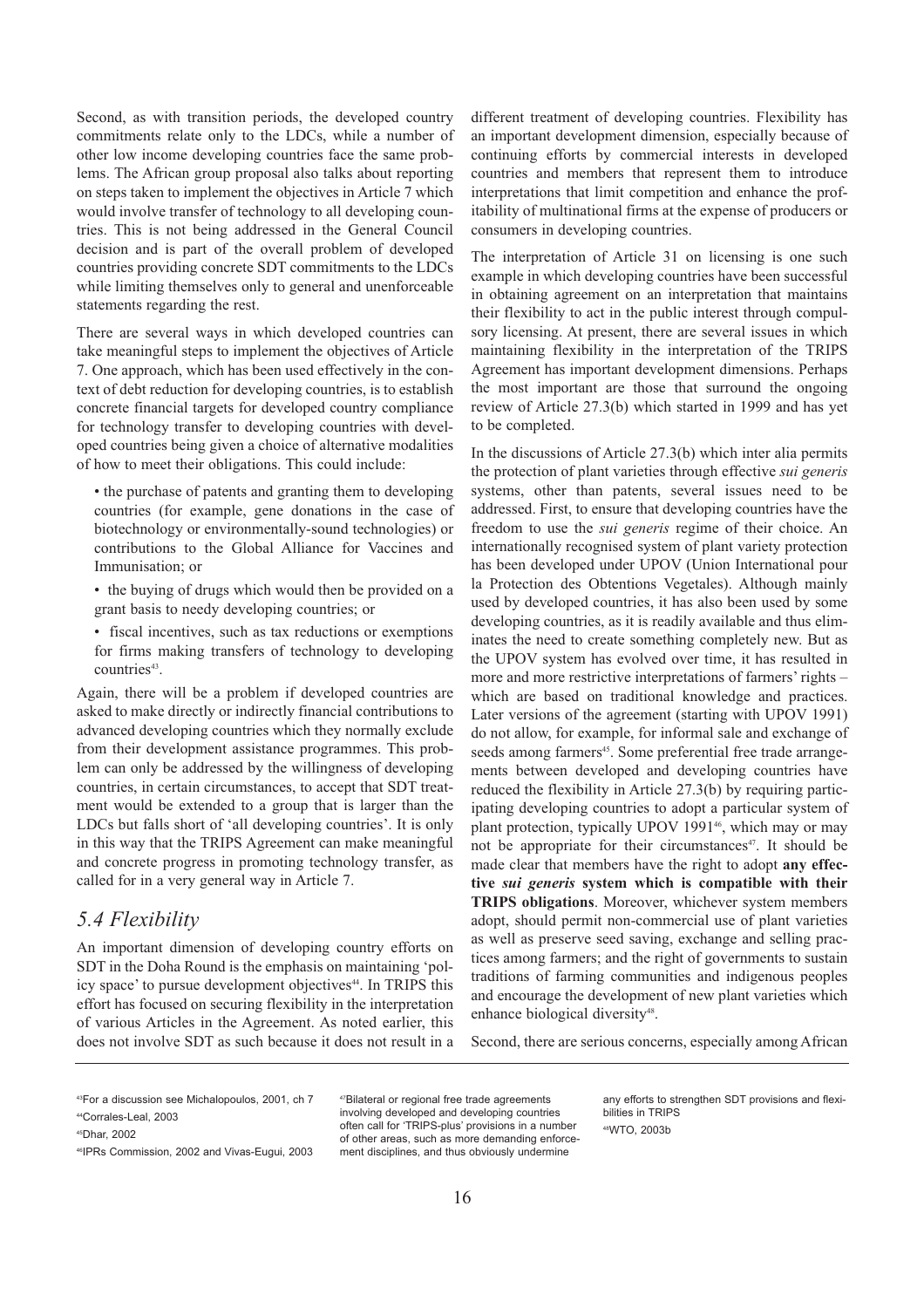<span id="page-18-0"></span>members that under 27.3(b) Members must grant patents on micro-organisms and on non-biological and microbiological processes for the production of plants and animals. While there is some ambiguity in the definition of a number of these terms, the African group has reservations about patenting any life forms, as it feels that this would be contrary to the provisions of Article 27.2 which prohibits from patentability inventions whose commercial exploitation would be contrary to public order (*ordre public*) or morality. Accordingly these members have recommended that plants, animals and micro-organisms as well as essentially biological, non-biological and microbiological processes for the production of plants and animals be exempted from patentability.

Outside of 27.3(b), two other issues involving flexibility also deserve consideration.

First, as noted earlier, is the proposal by African countries which aims to establish that exclusive marketing rights are both different from patent rights and can be defined by each country individually. This is important because of the TRIPS commitment that countries confer exclusive marketing rights for five years to pharmaceutical and agricultural chemical products for which a patent application is pending. By opening up the definition of exclusive marketing rights, the proposal would permit the introduction of flexibility at the national level which could be helpful in limiting the costs of

the reduction in competition involved in the granting of exclusive marketing rights.

Second, national authorities normally require, as a condition for registering a pharmaceutical product, the submission of data relating to the drug's quality, safety and efficacy ("test data"), as well as information on the physical and chemical characteristics of the product. Article 39.3 of the Agreement requires countries to establish protection for submitted data so that, for example, a competitor does not obtain the results of the test data through fraud or dishonest practices and uses them to submit an application for marketing its own product. The pharmaceutical industry has been arguing in favour of a broad coverage under the Article and for a requirement that countries confer exclusive rights to the originators of market approval data. Yet the Article is in fact narrowly drawn; and while countries have the responsibility of protecting test data against fraudulent use, they do not have the obligation to confer exclusive rights to such data<sup>49</sup>. To do so might result in blocking entry to generic competitors which would drive down the price of the drug and thereby enhance the welfare of consumers. Developing countries had been interested in reaching agreement on a development friendly interpretation of this provision in the context of the Doha Declaration on health, but failed. It may be useful to revisit the issue in the ongoing discussions on TRIPS, though it is not clear under which provision of the Doha Agenda this could be done.

# 6. Beyond SDT: rebalancing TRIPS

If TRIPS and the WTO in general is to be supportive of development, it may well be that focusing on SDT and trying to introduce interpretations that maintain flexibility is not enough. It is equally important to review the Agreements to ensure that they contain provisions that reflect the concerns and problems of developing countries which constitute the majority of the Membership. Viewing TRIPS in this context, one glaring omission appears: it is based on a developed country concept of individual ownership of rights that frequently fails to provide coverage for traditional knowledge (TK) in a manner satisfactory to its holders.

## *6.1 Traditional knowledge*

TRIPS contains no provisions defining or protecting collective or  $TK<sup>50</sup>$ . In general, there is some ambiguity as to what constitutes TK, who are the 'owners' and what kinds of 'rights' can be developed to protect it. And there are other international

organisations, notably WIPO which are currently exploring these issues. According to WIPO, TK refers to tradition-based literary, artistic or scientific works; performances inventions, scientific discoveries, designs, marks, names and symbols, undisclosed information and all other tradition-based innovations and creations resulting from intellectual activity in the industrial, scientific, literary and artistic field<sup>51</sup>.

In general, two kinds of TK have been identified: that pertaining to plant genetic resources; and that relating to cultural heritage or folklore, involving literary and artistic creations and music. Products based on TK are most frequently public goods<sup>52</sup>, since their use is not exclusive, but open to others in the community.

Patents and other forms of IPRs protection based on individual ownership have been used to protect TK. But there are many fundamental difficulties in doing so:

49Correa, 2002 50There is reference to 'indigenous knowledge' in Article 12.4 of the Technical Barriers to Trade Agreement 51WIPO, 2001 p 25

<sup>52</sup>Sometimes, products may be sacred and, therefore, limited in their public use for their protection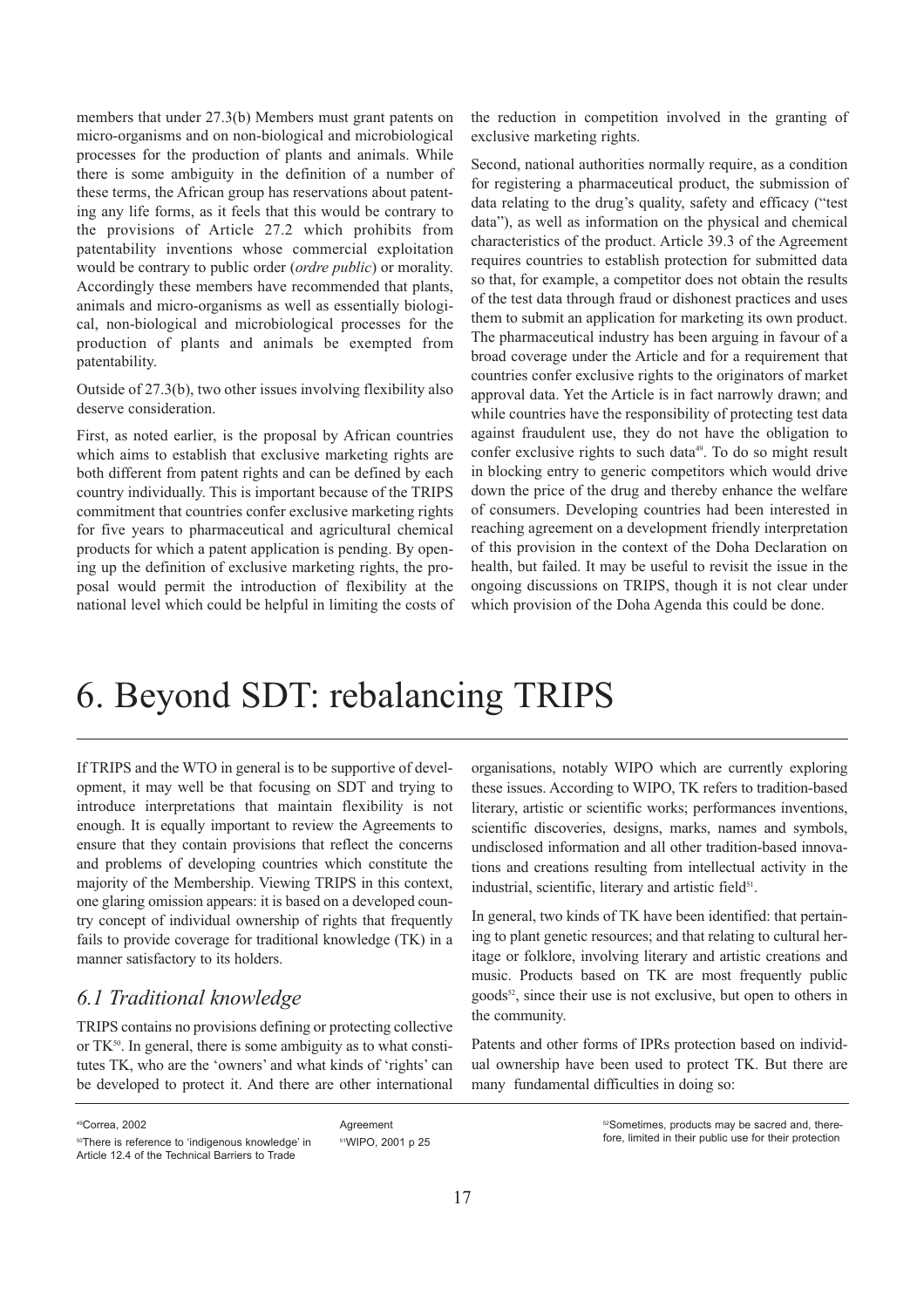• Certain forms of protection, such as patents, require novelty and/or inventive steps which can not be met by TK which is not contemporary and has been used for long peri- $\text{ods}^{53}$ ;

• Genetic materials and TK may be extracted from indigenous and local communities with collective ownership for which a system of IPRs based on exclusive ownership by an individual or a company is inappropriate and ineffective;

• The granting of exclusive rights to protect IPRs as embodied in TRIPS limits rather than promotes the use of TK which may contradict practices of traditional communities who value sharing of knowledge<sup>54</sup>.

• In some cases, making sacred information available in the public domain and exposing it to new forms of exploitation could have an adverse impact on indigenous and local communities.

As noted above, TRIPS contains a degree of flexibility that can be used to address some of these issues. However, underlying TRIPS is the notion that TK involves a private right. TRIPS recognises such rights in several areas, including micro-organisms and microbiological processes. By contrast, the United Nations Convention on Biological Diversity (CBD) affirms that a nation has sovereign rights over its biological resources. Moreover, the CBD explicitly espouses the equitable sharing of any benefits arising from the use of these resources (something that TRIPS does not do) and recognises the usefulness of TK, innovations and practices to the conservation of biological diversity and its sustainable use. Recognising this potential conflict, the Doha Declaration refers to the need to examine the relationship between TRIPS and CBD, the protection of TK and folklore, taking full account of the developmental perspective (See Box 1).

It could be argued that, in some ways, IPRs that convey exclusive rights for exploitation of TK may not be the proper instrument for protecting TK and ensuring that communities get remunerated for its use. Some have argued for the establishment of a new concept of 'Traditional Intellectual Property Rights' that would contain rules that relate both to knowledge involving genetic resources and cultural activities<sup>55</sup>. The main problems faced by developing countries today, which are not being addressed by TRIPS, are protection against biopiracy and unauthorised use of TK; and the establishment of mechanisms for remuneration of communities for the use of collective knowledge. There are many examples of companies from developed countries appropriating TK and then taking out patents on it without compensation to the communities or collectives involved<sup>56</sup>. Several elements of reform are needed to address these issues.

First, to develop mechanisms to document TK. Once a particular product, process, or anything that is covered by the WIPO definition of TK has been identified and documented in a database, novelty, and hence a form of IPRs such as a patent, could not be claimed. But it is going to be very difficult, costly and time consuming to develop such a data base world wide or even on a national basis; and unrestricted access could actually be counterproductive and lead to further abuses<sup>57</sup>. In any case, the point may not be to try to limit the use of TK but to remunerate its owners.

Second, perhaps the most urgent need is to develop the legal basis and rules at the national level for access to and compensation for the use of TK. Such legislation would also need to contain requirements to provide for proof of origin and informed consent by indigenous and local communities for any claim of an IPR which may be based on TK as well as for compensation in the case of its unauthorised use. TK is clearly a case where the benefits and costs to society as a whole may diverge from those of specific individuals or groups and where, for this reason, careful government intervention is justified. As a consequence, in designing national rules and legislation that involve compensation, it would be important to define contractual arrangements with governmental entities at the local level or other means which would ensure adequate representation of the interests of indigenous and local communities.

Many developing countries have started along the path of establishing protection of TK along the lines discussed above<sup>58</sup>. It would appear important to move forward and introduce protection of TK in TRIPS. This can be done through the discussion of the compatibility of the TRIPS Agreement with the CBD, which is one of the points for negotiation on TRIPS agreed at Doha. Two basic elements of TRIPS revision could be introduced:

- 1. to introduce language that provides the legal foundation at the international level for the protection of TK along with the related biological resources and the equitable sharing of benefits for its use;
- 2. to introduce language that WTO Members would require as conditions of patentability:

(a) the disclosure of the source and country of origin of the biological resource and of the TK, if any, used in the invention;

(b) evidence of informed consent from the government or indigenous or local community for the exploitation of the subject matter of the patent;

(c) evidence of fair and equitable benefit sharing with the indigenous or local community<sup>59</sup>.

53But this does not mean that TK does not also evolve over time as local communities innovate to cope with adverse and changing circumstances

54On the other hand some TK may belong to 'healers' who may wish to keep much of what they know secret

55Cottier and Panizzon, 2003

56IPRs Commission, 2002

**59The proposal here is similar to the proposal** made by Brazil, China, India and several developing countries to the TRIPS Council (WTO, 2002c),

except that in this case there is explicit reference to indigenous and local communities. The developing country proposal focused instead on consistency of disclosure and compensation with the 'national regime'. It is also in keeping with the proposals emanating from the UNCTAD Seminar on Traditional Knowledge (Dutfield, 2002)

<sup>57</sup>Dutfield, 2002 58Correa, 2001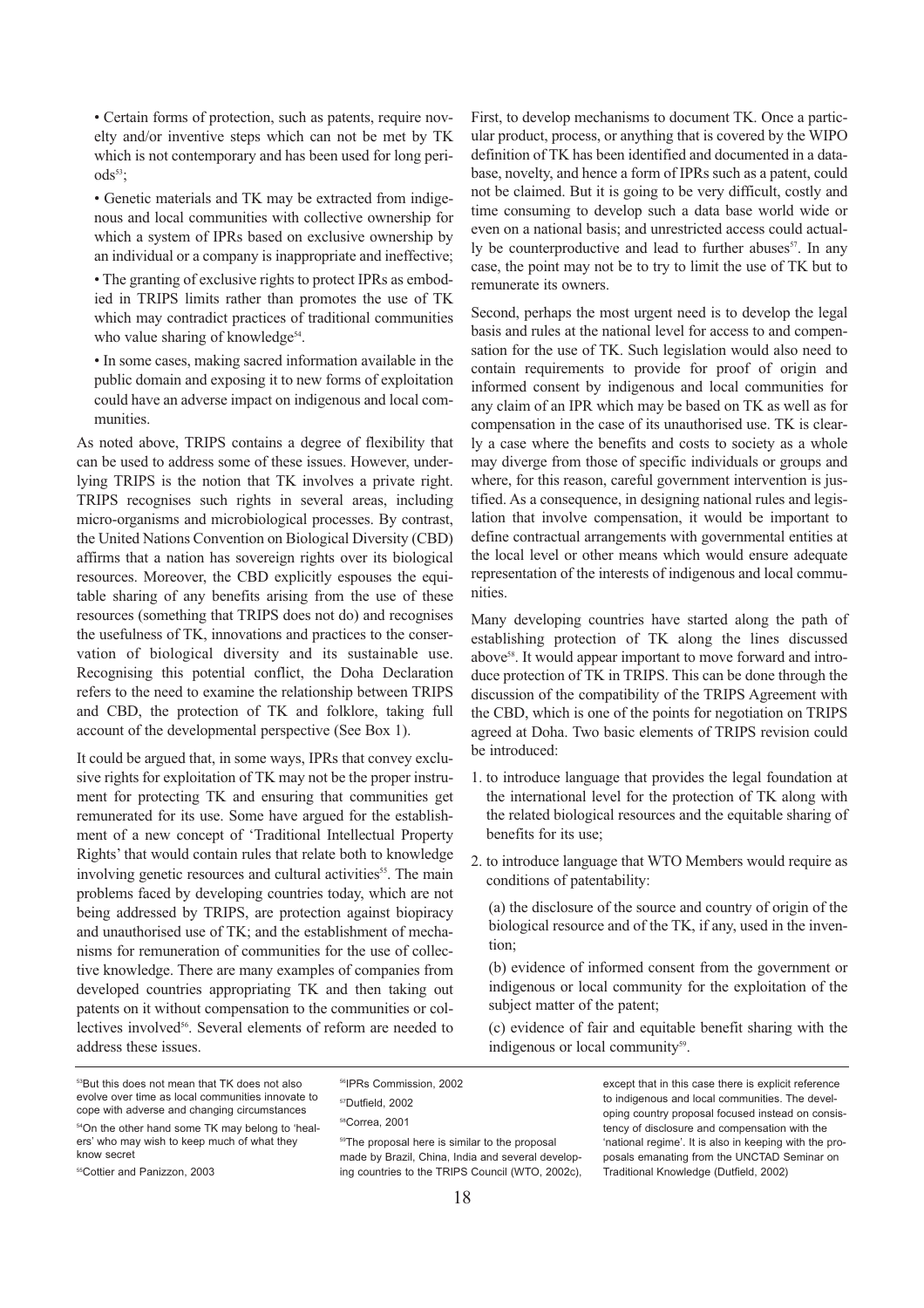<span id="page-20-0"></span>It has been argued that addressing illegal access or unauthorised use through patent law would leave out cases where patents are not used, or other types of TK besides genetic material; and that it would be difficult to enforce because the original source of the genetic material may be difficult to identify. It has also been argued, primarily by developed countries (the USA and the EU) that WIPO should be the main forum for establishing a consensus on a new global IP protection of TK; and that the WTO should follow and not duplicate the discussion at WIPO's Intergovernmental Committee on Genetic Resources, Traditional Knowledge and Folklore<sup>60</sup>.

On this latter argument, note that a few years ago developed countries found it in their interest to use TRIPS as a means of codifying rules at the multilateral level on issues of IPRs of interest to them – at a time when WIPO was also available as a multilateral forum. Now, when developing countries are becoming interested in codifying rules on TK, which are of interest to them in the WTO, developed countries seem to have rediscovered the importance of WIPO. It would seem that efforts should proceed in parallel, as many developing countries have argued<sup>61</sup>.

Countries have the right to enact legislation that would require somebody that benefits from the exclusive rights of patents to disclose the geographical source of the material on which the invention is derived, subject to reasonable exceptions when that is not possible; and, where this was based on TK, that indigenous and local communities agreed to its use and were suitably remunerated. Just as developed countries have codified national practices into minimum standards applicable to all through TRIPS, it would seem that TRIPS should be used to codify standards and rules that are of interest to developing countries. Amendments to TRIPS or other modifications along the lines suggested above would make TRIPS a more balanced agreement that addresses important concerns of developing countries without actually creating special and differential rules in their favour $62$ .

### *6.2. Geographical indications*

In addition to TK, some developing countries have felt that another area in which 'rebalancing' of TRIPS is needed relates to the question of geographical indications (GIs). GIs provide the opportunity for producers of something which is grown in a particular geographic region or locality to charge a higher price for the product because of the alleged higher quality that the soil, climatic conditions or other characteristics that the locality make possible. Under TRIPS, there is a basic standard of GIs protection provided for all products and a somewhat higher standard for wines and spirits, which are of export

interest to some developed countries, especially the EU. A number of countries including several developing countries (which are not significant exporters of wines and spirits) have argued that the standards for all products should be raised to those enjoyed by wine and spirits. Other developing countries (including Argentina and Chile which export wines) have argued that additional protection would impose costly administrative burdens to developing countries and outweigh the potential benefits.

Clearly GIs are not an area where there is neat demarcation of developed/developing country interests and where increasing protection for other products would be unambiguously beneficial to a large number of developing countries or to developing countries as a group. Some developing countries would clearly benefit from higher standards of GIs protection applied to all products. Also, strengthening of GIs may be one way of strengthening the rights of communities and products using TK. On the other hand, some developing countries may produce reasonable substitutes for products which would benefit from increased GIs protection and their exports could be hurt. Others may be hurt because they are consumers of the products that would benefit from increased protection and whose prices may go up as a result of the increased protection. It is very hard to reach a judgement that strengthening GIs protection for all products would be beneficial to developing countries as a group – or for that matter to low income developing countries and LDCs, and that the TRIPS Agreement should be modified for this purpose $63$ .

In the current negotiations on GIs a number of proposals have been presented for the establishment of a multilateral register of GIs. One of the proposals envisages a register that would apply to all WTO members irrespective of whether they have products with GI protection on the register or not. Other proposals envisage a more flexible, voluntary use of a register. From the standpoint of developing countries, a register that applies to all members irrespective of their particular situations would appear to be one more instance of inappropriate application of the 'one size fits all'principle and as such would appear incompatible with their interests.

In sum, effective implementation of rules for disclosure of geographic origin for genetic materials would appear to contribute to rebalancing of the TRIPS Agreement in favour of developing countries. But tighter GIs standards for products do not seem to have necessarily the same unambiguously beneficial impact; indeed some proposals involving the establishment of a multilateral registry for GIs may result in net costs for lower income countries and LDCs which may have few products that would benefit from increased GI protection.

<sup>60</sup>Cottier and Panizzon, 2003

<sup>61</sup>WTO, 2002b

<sup>&</sup>lt;sup>62</sup>This paper does not advocate specific legal changes in TRIPS needed to accomplish this overall objective. It could be that formal amend-

ments to the agreement are needed; it is possible that some of the changes could be introduced as interpretations of existing language in Article 27(3)b or in the Articles dealing with geographical indications

<sup>&</sup>lt;sup>63</sup>The recent US legislation regarding the use of the name 'catfish', aimed at limiting imports from Vietnam, is yet another example of how GIs can be abused to restrict developing country market access (IHT, 2003)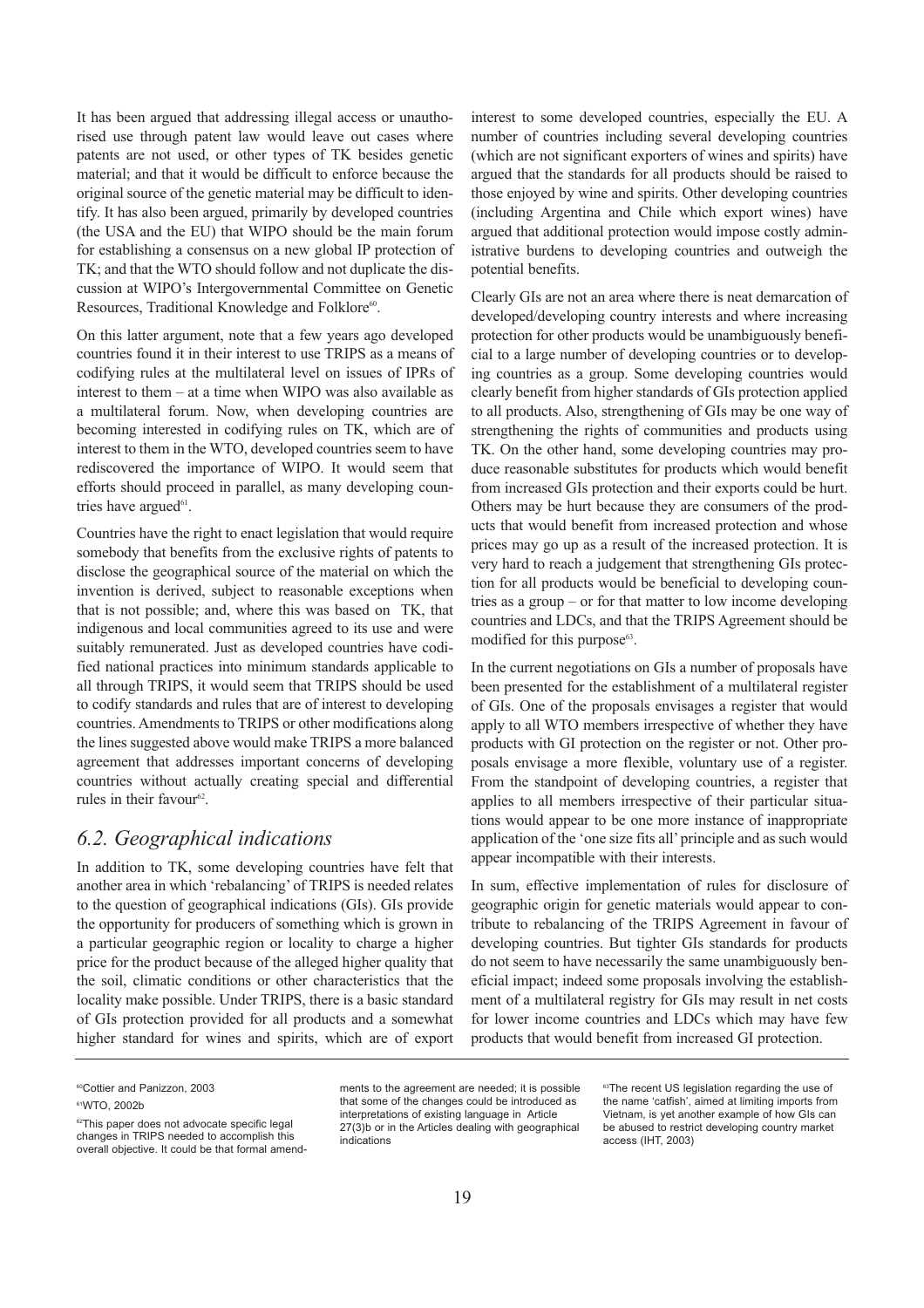<span id="page-21-0"></span>The TRIPS Agreement is the one UR agreement in which SDT for developing countries was especially appropriate. This did not happen to the extent and in the manner necessary to safeguard the interests of developing countries at different levels of development. The question now is what to do to make the Agreement more development friendly and to limit the potential damage that the principle of a minimum 'one size fits all', which is deeply imbedded in the Agreement, can do to development. Indeed, this is the basic assumption of developing countries in their approach to the Doha Round and other discussions on the implementation of TRIPS.

Some of the basic changes needed in TRIPS may not be feasible in the current negotiating environment. For example, TRIPS should have been negotiated on the same basis as the Services Agreement, i.e. that countries would adhere to certain rules regarding IPRs voluntarily and to the extent that they felt that doing so contributed to their development. Under such as a principle, countries would not, for example, have had to adhere to minimum standards on duration of patents in certain sectors – and/or the minimum standards may have been set much lower. This may well not be feasible under the present negotiating mandate of the Doha Round.

The Doha negotiating mandate regarding TRIPS focuses only on three areas: (a) issues regarding health (and the related 'Declaration' discussed earlier); (b) negotiations of GIs and (c) the issue of compatibility of TRIPS and the CBD especially regarding TK. In addition, there is general language about SDT under the general mandate of Doha to strengthen SDT in the Round. Thus, there are considerable limitations on what may be done to make TRIPS more development friendly at present. My main recommendations are as follows:

- 1. The most meaningful SDT provision is to modify the TRIPS Agreement so that developing countries, or at least a subset of them which would consist of the LDCs and other low income/small economies, do not have to introduce patents in particular sectors of their choice and, where they do extend patents, they can do so for periods they determine themselves.
- 2. If recommendation (1) does not prove feasible, the transition period for LDCs should be extended to 2016, and the extension should be provided for all sectors and all aspects of the Agreement, not only pharmaceuticals.
- 3. There is reason to believe that the problems faced by other small and low income countries in implementing TRIPS are similar to those faced by LDCs. An effort should be made to include these countries in the extension to 2016

provided to the LDCs. TRIPS is not the only WTO Agreement in which these poor countries face implementation difficulties because of high costs and institutional capacity weaknesses. This is a topic that needs to be pursued in the context of broader discussions of SDT eligibility by developing countries.

- 4. Even beyond 2016, it is doubtful that it would be in the interest of LDCs and other low income countries to adopt the full range of TRIPS disciplines. To do so would mean that in slightly more than a decade, LDCs and other low income countries would have made such developmental progress as to warrant adopting the same minimum standards of IPRs protection as developed countries. This would be hard to imagine, even if the most optimistic assumptions about future LDC growth and development would materialise. The only protection that LDCs now have in the agreement is the right to seek a waiver in 2006 or 2016 for pharmaceuticals. But of course, any member of the WTO has the right to seek a waiver to anything in the agreements with which it does not wish to comply. And as long as the other members agree to it, there is no problem. So, this is not much of a concession to LDCs. The question for LDCs and other low income countries and small economies is what is the most opportune occasion to try to seek an overall waiver to some of the most detrimental aspects of the Agreement. And the chances for this to happen would tend to increase if a very large group of countries, indeed the majority of current WTO members agree. This should be a topic for discussion and further analysis by low income developing countries and LDCs for whom implementation of certain aspects of the TRIPS Agreement would not only be costly and onerous but actually incompatible with their long-term developmental interests.
- 5. It is especially important to operationalise very soon the exception regarding imports of low cost drugs by developing countries which do not have the capacity to produce such drugs domestically, which was finally agreed in August 2003. This will demonstrate whether or not it is the expeditious solution required in The Doha Declaration on the TRIPS Agreement and Public Health.
- 6. Regarding the implementation of other SDT aspects of the Agreement, the recent TRIPS Council decision involving the monitoring of the incentives provided by developed countries is a useful first step. It could be strengthened by extending it to other low income countries which face the same problems as the LDCs; and by seeking to develop a mechanism for evaluation of the effectiveness of these efforts in actually promoting technology transfer.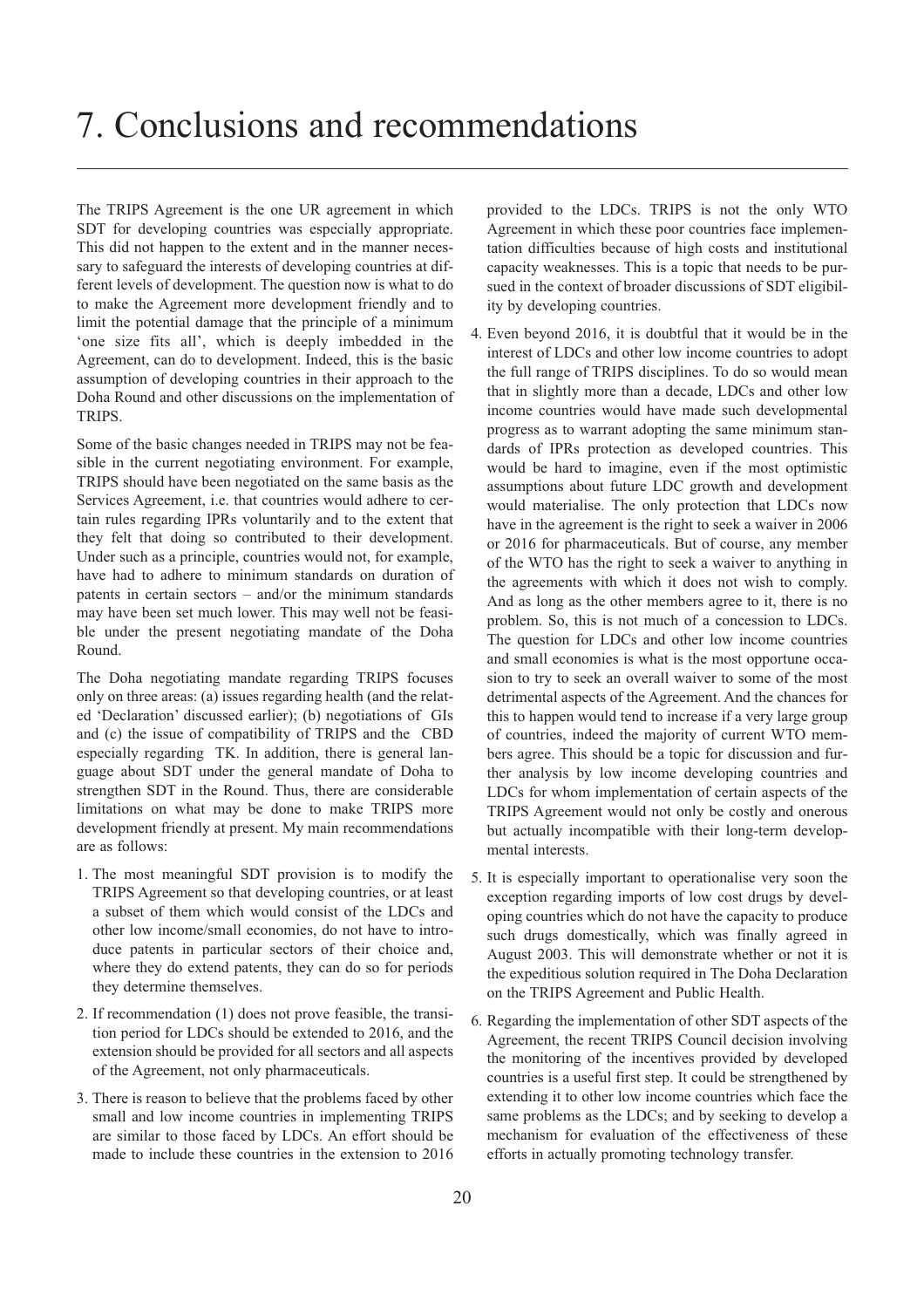- 7. On assistance for the implementation of the TRIPS Agreement, support for developing appropriate IPRs regimes should be placed in the context of overall development priorities of low income countries – which is currently being done in the context of the PRSP process. Since it is likely that the priority given to this is going to vary, it is inappropriate to force LDCs and other low income countries to a fixed deadline, 2006, 2016 or whatever date by which to adhere to all aspects of TRIPS. In providing assistance, care needs to be taken to ensure that it is not supply driven and that donors reflect developing country perspectives and attitudes rather than their own.
- 8. To develop a mechanism for operationalising the commitment to technology transfer. This could include a commitment by developed countries to a specific financial target which could be met through various actions by individual donors. But the likelihood that such a commitment would materialise is much greater if the recipients of the transfer are the LDCs and other low income countries/ small economies which are the main recipients of developed country assistance.
- 9. The TRIPS Agreement should be rebalanced by introduction of more effective protection for TK in the Agreement along the lines suggested in Section 6. This could be done

in the context of the discussion of the compatibility of TRIPS with the CBD which contains provisions regarding the protection of TK and remuneration for its use. Strengthening GIs, on the other hand, is not a subject area, which would unambiguously benefit developing countries.

- 10. Developing countries should continue their efforts to maintain and increase the flexibility they have in implementing TRIPS, in such as areas as the ongoing reviews of Article 27.3(b) or Article 39.3 regarding the protection of test data; and avoid reducing flexibility through limitations introduced in bilateral and regional free trade arrangements they conclude with developed country partners.
- 11. In parallel with efforts to introduce flexibility in the multilateral rules affecting IPRs protection and strengthening TRIPS in ways that support development, developing countries need to take domestic measures to both protect IPRs important to their development, such as those that derive from TK, as well as to take other steps that would mitigate the adverse effects of TRIPS, for example, including legislation that strengthens competition.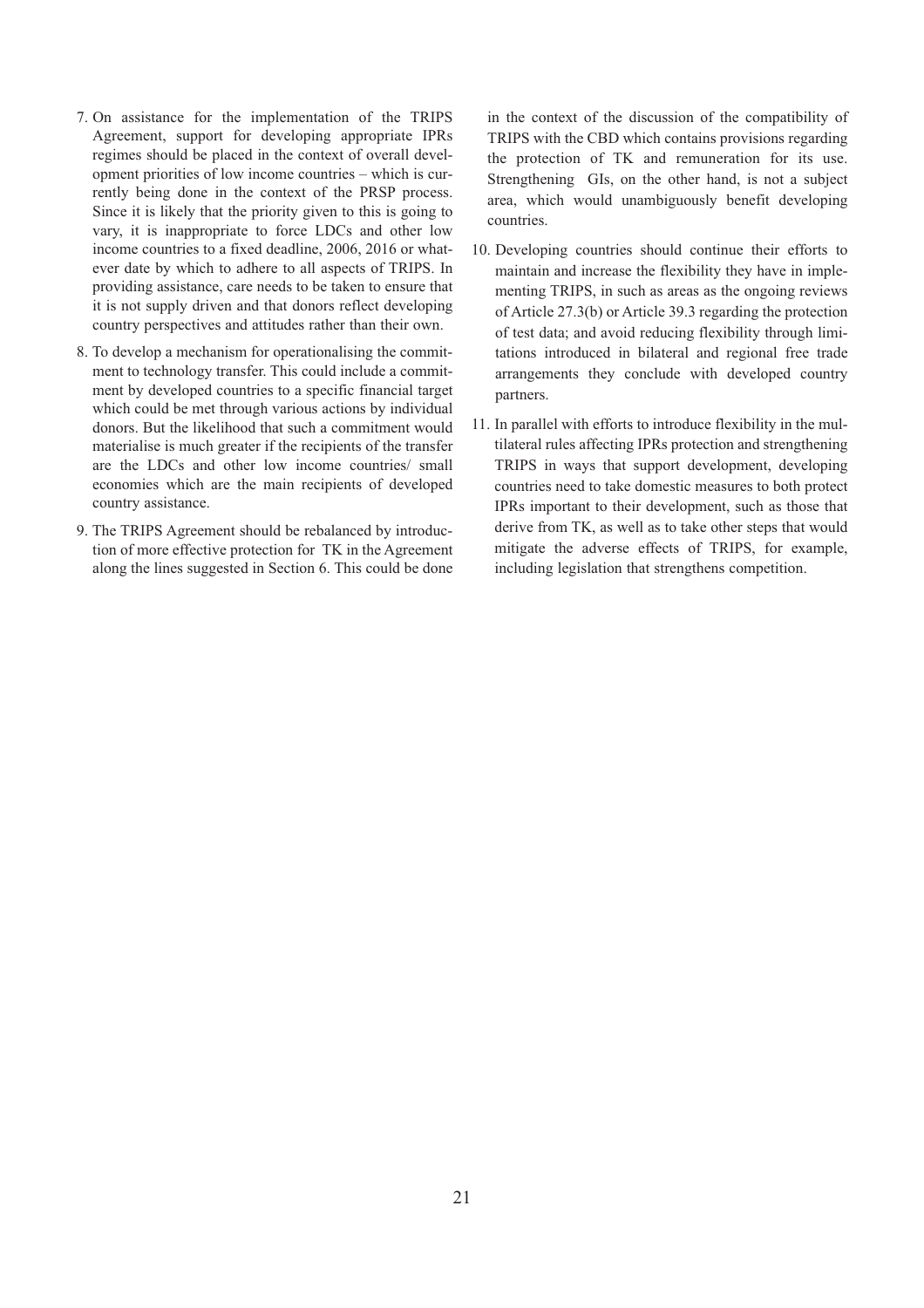# <span id="page-23-0"></span>Acronyms

| <b>CBD</b>             | United Nations Convention on<br><b>Biological Diversity</b> | <b>UPOV</b>   | International Union for the<br>Protection of New Varieties of<br>Plants (Union International pour la<br>Protection des Obtentions |  |
|------------------------|-------------------------------------------------------------|---------------|-----------------------------------------------------------------------------------------------------------------------------------|--|
| EU                     | European Union                                              |               |                                                                                                                                   |  |
| <b>GATT</b>            | General Agreement on Tariffs and<br>Trade                   |               | Vegetales)                                                                                                                        |  |
|                        |                                                             | <b>UNDP</b>   | United Nations Development                                                                                                        |  |
| GIs                    | Geographical indications                                    |               | Programme                                                                                                                         |  |
| <b>IPRs</b>            | Intellectual property rights                                | <b>UNCTAD</b> | United Nations Conference on<br>Trade and Development                                                                             |  |
| <b>IPRs</b> Commission | UK Commission on Intellectual<br><b>Property Rights</b>     |               |                                                                                                                                   |  |
|                        |                                                             | <b>USA</b>    | United States of America                                                                                                          |  |
| <b>LDC</b>             | Least developed country                                     | <b>UR</b>     | Uruguay Round                                                                                                                     |  |
| <b>PRSP</b>            | Poverty Reduction Strategy Paper                            | <b>WIPO</b>   | World Intellectual Property                                                                                                       |  |
| <b>SDT</b>             | Special and differential treatment                          |               | Organisation<br>World Trade Organisation                                                                                          |  |
| TK                     | Traditional knowledge                                       | <b>WTO</b>    |                                                                                                                                   |  |
| <b>TRIPS</b>           | Trade-Related Aspects of<br>Intellectual Property Rights    |               |                                                                                                                                   |  |

# References

- **Abbott, F M**, *The TRIPS Agreement, Access to Medicines and the WTO Doha Ministerial Conference*, Occasional Paper 7, Quaker UN Office, Geneva, 2001
- **Adede, A O**, *Streamlining Africa's Responses to the Impact of Review and Implementation of the TRIPS Agreement*, IPR and Sustainable Development No 2, ICTSD, Geneva, 2001
- **Becker, G**, *Transfer of Technology and the TRIPS Agreement*, Becker Consulting, Stockholm, 2002
- **Commission on Intelectual Property Rights** (IPRs Commission), *Integrating Intellectual Property Rights And Development Policy*, IPRs Commission, London, 2002
- **Corrales-Leal, W**, "Spaces for Development Policy" Revisiting Special and Differential Treatment, Paper prepared for the ICTSD- GP International Dialogue, 6 and 7 May, Chavannes-de Bogis, Switzerland, 2003
- **Correa, C M**, *Implementing the TRIPS Agreement*, Third World Network, Penang, 1998
- **Correa, C M**, *Intellectual Property Rights and the Use of Compulsory Licensing: Options for Developing Countries*, South Centre, Geneva, 1999
- **Correa, C M**, *Traditional Knowledge and Intellectual Property: Issues and options surrounding the protection of traditional knowledge*, Discussion Paper, Quaker UN Office, Geneva, 2001
- **Correa, C M**, *Protection of Data Submitted for the Registration of Pharmaceuticals: Implementing the Standards of the TRIPS Agreement*, South Centre, Geneva, 2002
- **Cottier, T** and Panizzon M, "Legal Perspectives on Traditional Knowledge", Paper presented at the Conference on "International Public Goods and Transfer of Technology after the TRIPS Agreement", Duke University, 6 April 2003
- **Dhar, B**, *Sui Generis Systems for Plant Variety Protection: Options under TRIPS*, Discussion Paper, Quaker UN Office, Geneva, 2002
- **Duran, E** and Michalopoulos, C, "'Intellectual Property Rights and Developing Countries in the WTO Millennium Round", *Journal of Intellectual Property*, vol 2 no 6, 1999
- **Dutfield, G** "*Protecting Traditional Knowledge And Folklore: A Review of Progress in Diplomacy and Policy Formulation*" UNCTAD- ICSTD, Geneva, October 2002
- **Finger, J M** and Schuler P, "The Implementation of Uruguay Round Commitments: The Development Challenge", *Policy Research Working Paper* No 2215, World Bank, Washington DC, 2000
- **Fink, C** and Smarzynska, B K, "Trademarks, Geographical Indicators and Developing Countries" in *Development, Trade and the WTO: A Handbook*, World Bank, Washington DC, 2002
- **International Herald Tribune**, "Fighting Dirty Over Catfish", 23 July 2003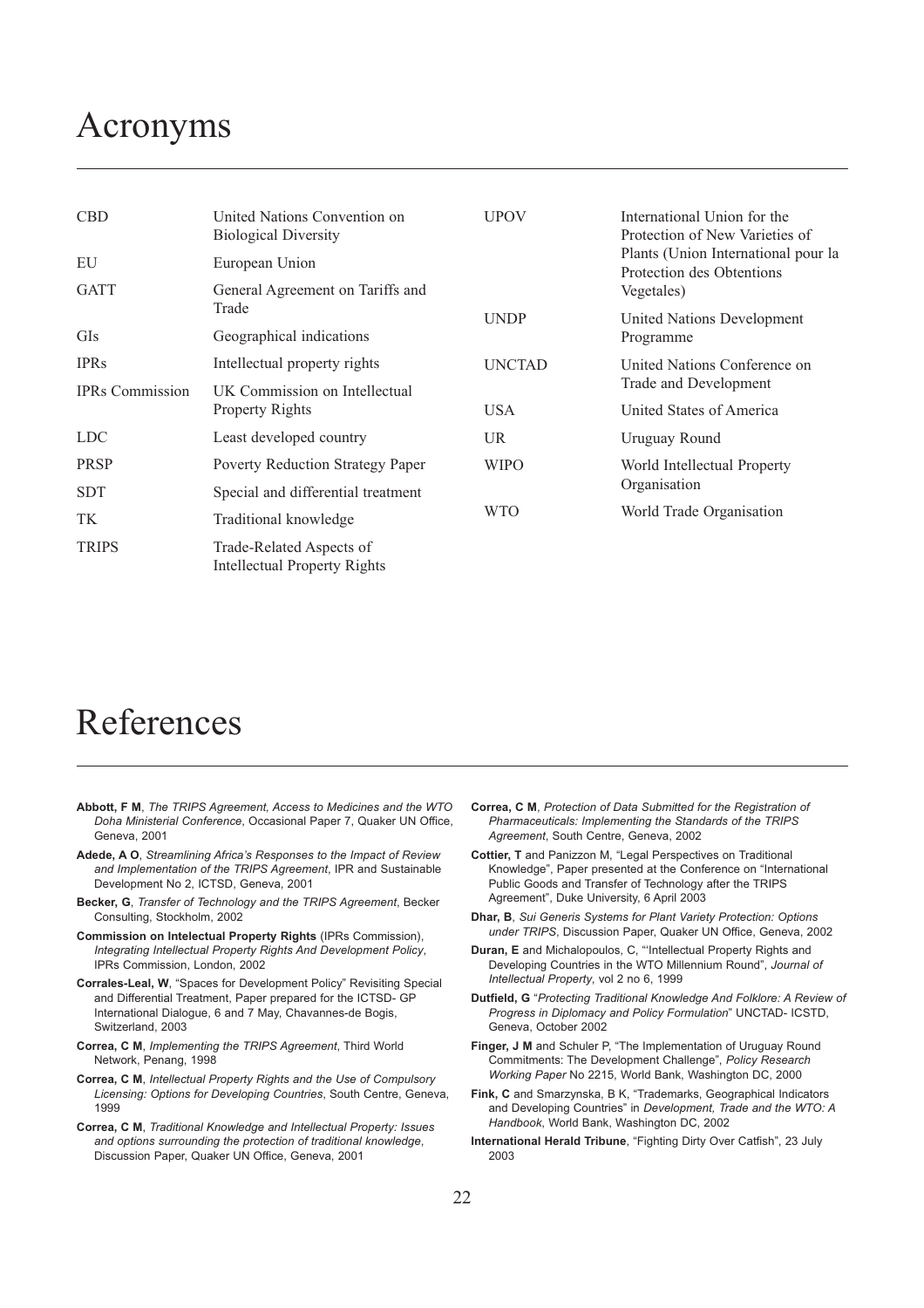**Hoekman, B**, Michalopoulos, C, and Winters, A, "Special and Differential Treatment For Developing Countries: Towards a New Approach in the WTO", (mimeo), World Bank 2003

**Hoekman, B**, Michalopoulos, C, Winters L A, Pangestu, M, Saggi K and Tybout J, "Special and Differential Treatment for Developing Countries: Objectives, Instruments and Options for the WTO", (mimeo), World Bank, 2003

**Maskus, K**, "Intellectual Property Rights', Paper presented for Conference on "The Uruguay Round: What can be Achieved", Institute for International Economics, Washington DC, 25 June 1990

- **Maskus, K**, *Intellectual Property Rights in the Global Economy*, Institute for International Economics, Washington DC, 2000
- **Michalopoulos, C**, *Developing Countries in the WTO*, Houndmills and New York, Palgrave, 2001
- **Michalopoulos, C**, "The Benefits Derived and the Perspective of Graduation from Least Developed Country Status", UNCTAD, Trade and Development Board 49th session, TD/B/49/SC.1CRP.1, October 2002
- **Schiff, E**, *Industrialization without Patents: The Netherlands, 1869- 1912, Switzerland, 1850-1907*, Princeton University Press, Princeton, 1971
- **Stevens, C**, "If One Size Does not Fit All, What Does? Rethinking SDT in the WTO", IDS Bulletin, vol 34 no 2, 2003
- **UN**, ECOSOC, Committee for Development Policy, "Report on the Second Session" Supplement 13, E/2000/13, United Nations, New York, 2000
- **UNCTAD**, *The TRIPS Agreement and the Developing Countries*, UNC-TAD, Geneva, 1996
- **UNESCO**, *World Information Report*, 1997/8, UNESCO, Paris, 1998
- **Vivas-Eugui, D**, *Regional and bilateral agreements and a TRIPS-plus world: the Free Trade Area of the Americas* (FTAA), Quaker UN Office, Geneva, 2003
- **Watal, J**, *Intellectual Property Rights in the WTO and the Developing Countries*, Kluwer Law International, The Hague, 2001
- **World Bank**, *Global Economic Prospects and the Developing Countries: Making Trade Work for the Poor*, Washington DC,World Bank, 2002
- **WIPO**, *Intellectual Property Needs and Expectations of Traditional Knowledge Holders*, WIPO, Geneva, 2001
- **WTO**, *The Results of the Uruguay Round of Multilateral Trade Negotiations: The Legal Texts*, WTO, Geneva. 1995
- **WTO**, "Implementation of Special and Differential Treatment Provisions in WTO Agreements and Decisions", WT/COMTD/W/77, WTO, Geneva, 2000
- **WTO**, 2001a, Doha WTO Ministerial, "Ministerial Declaration", WT/MIN(01)/DEC/1
- **WTO**, 2001b, Doha WTO Ministerial, "Declaration on the TRIPS Agreement and Public Health", WT/MIN(01)/DEC/2
- **WTO**, 2002a, "Information on the Utilization of Special and Differential Treatment Provisions", WT/COMTD/W/77/Rev.1/Add.4, 7 February, WTO, Geneva
- **WTO**, 2002b, "Review of the Provisions of Article 27.3(b), Relationship between the TRIPS Agreement and the Convention of Biological Diversity and Protection Of Traditional Knowledge and Folklore", IP/C/W/347/Add.3, WTO, Geneva
- **WTO**, 2002c, "Review of the Provisions of Article 27.3(b), Relationship between the TRIPS Agreement and the Convention of Biological Diversity and Protection of Traditional Knowledge and Folklore", Communication from Brazil on behalf of Brazil *et al*, IP/C/W/356, WTO, Geneva
- **WTO**, 2002d, "Joint Least Developed Country Proposals on Special and Differential Treatment", TN/CTD/W/4/Add.1, WTO, Geneva
- **WTO**, 2002e, "Special and Differential Treatment Provisions", Proposal by the African Group, TN/CTD/W/3/Rev.2, WTO, Geneva
- **WTO**, 2003a, Council for TRIPS. "Implementation of Article 66.2 of the TRIPS Agreement", IP/C/28, 20 February, WTO, Geneva
- **WTO**, 2003b, Council for TRIPS, "Taking Forward the Review of Article 27.3(b) of the TRIPS Agreement, Joint Communication from the African Group", IP/C/W/404, WTO, Geneva
- **WTO**, 2003c, "General Council Chairman's Proposal on an Approach for Special and Differential Treatment", JOB(03)/68, WTO, Geneva
- Youssef, H, "Special and differential treatment for developing countries in the WTO", Working Paper No 2, South Centre, Geneva, 1999